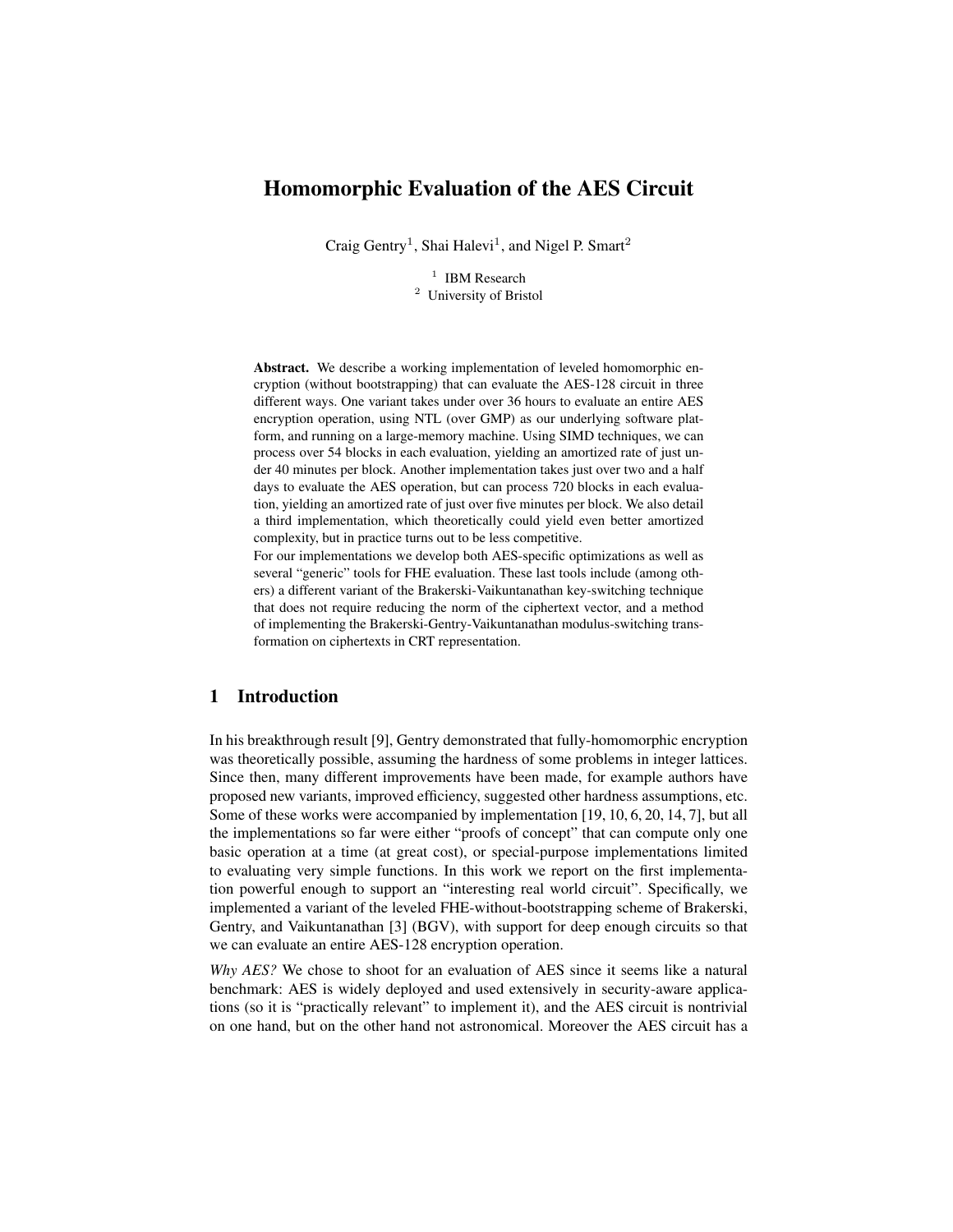regular (and quite "algebraic") structure , which is amenable to parallelism and optimizations. Indeed, for these same reasons AES is often used as a benchmark for implementations of protocols for secure multi-party computation (MPC), for example [17, 8, 12, 13]. Using the same yardstick to measure FHE and MPC protocols is quite natural, since these techniques target similar application domains and in some cases both techniques can be used to solve the same problem.

Beyond being a natural benchmark, homomorphic evaluation of AES decryption also has interesting applications: When data is encrypted under AES and we want to compute on that data, then homomorphic AES decryption would transform this AESencrypted data into an FHE-encrypted data, and then we could perform whatever computation we wanted. (Such applications were alluded to in [14, 20, 4]).

*Why BGV?* Our implementation is based on the (ring-LWE-based) BGV cryptosystem [3], which at present is one of three variants that seem the most likely to yield "somewhat practical" homomorphic encryption. The other two are the NTRU-like cryptosystem of Lòpez-Alt et al. [15] and the ring-LWE-based fixed-modulus cryptosystem of Brakerski [2]. (These two variants were not yet available when we started our implementation effort.) These three different variants offer somewhat different implementation tradeoffs, but they all have similar performance characteristics. At present we do not know which of them will end up being faster in practice, but the differences are unlikely to be very significant. Moreover, we note that most of our optimizations for BGV are useful also for the other two variants.

*Our Contributions.* Our implementation is based on a variant of the BGV scheme [3, 5, 4] (based on ring-LWE [16]), using the techniques of Smart and Vercauteren (SV) [20] and Gentry, Halevi and Smart (GHS) [11], and we introduce many new optimizations. Some of our optimizations are specific to AES, these are described in Section 4. Most of our optimization, however, are more general-purpose and can be used for homomorphic evaluation of other circuits, these are described in Section 3.

Many of our general-purpose optimizations are aimed at reducing the number of FFTs and CRTs that we need to perform, by reducing the number of times that we need to convert polynomials between coefficient and evaluation representations. Since the cryptosystem is defined over a polynomial ring, many of the operations involve various manipulation of integer polynomials, such as modular multiplications and additions and Frobenius maps. Most of these operations can be performed more efficiently in evaluation representation, when a polynomial is represented by the vector of values that it assumes in all the roots of the ring polynomial (for example polynomial multiplication is just point-wise multiplication of the evaluation values). On the other hand some operations in BGV-type cryptosystems (such as key switching and modulus switching) seem to require coefficient representation, where a polynomial is represented by listing all its coefficients.<sup>3</sup> Hence a "naive implementation" of FHE would need to convert the polynomials back and forth between the two representations, and these conversions turn out to be the most time-consuming part of the execution. In our implementation we keep ciphertexts in evaluation representation at all times, converting to coefficient representation only when needed for some operation, and then converting back.

<sup>&</sup>lt;sup>3</sup> The need for coefficient representation ultimately stems from the fact that the noise in the ciphertexts is small in coefficient representation but not in evaluation representation.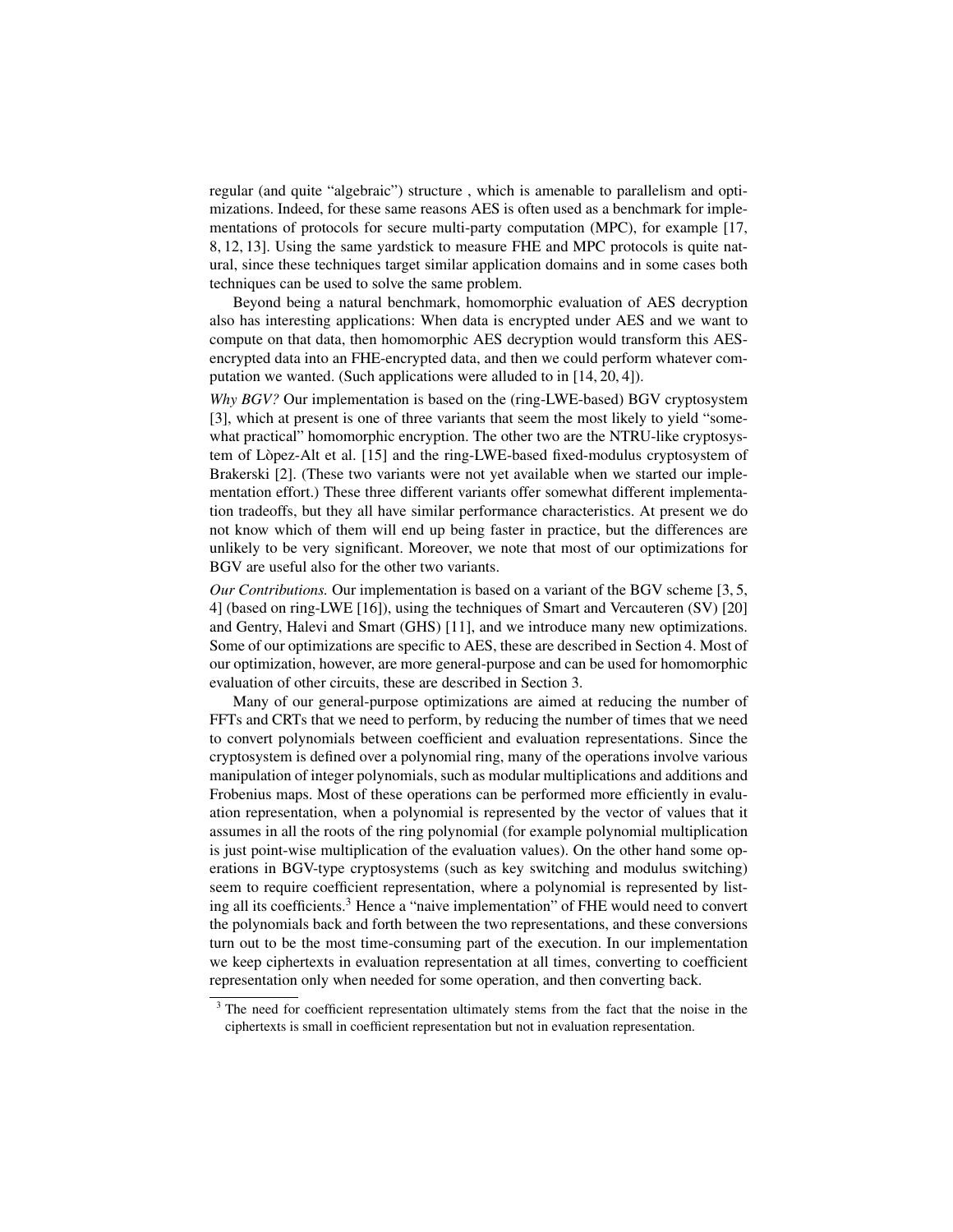We describe variants of key switching and modulus switching that can be implemented while keeping almost all the polynomials in evaluation representation. Our keyswitching variant has another advantage, in that it significantly reduces the size of the key-switching matrices in the public key. This is particularly important since the main limiting factor for evaluating deep circuits turns out to be the ability to keep the keyswitching matrices in memory. Other optimizations that we present are meant to reduce the number of modulus switching and key switching operations that we need to do. This is done by tweaking some operations (such as multiplication by constant) to get a slower noise increase, by "batching" some operations before applying key switching, and by attaching to each ciphertext an estimate of the "noisiness" of this ciphertext, in order to support better noise bookkeeping.

*Our Implementation.* Our implementation was based on the NTL C++ library running over GMP, we utilized a machine which consisted of a processing unit of Intel Xeon CPUs running at 2.0 GHz with 18MB cache, and most importantly with 256GB of  $RAM.<sup>4</sup>$ 

Memory was our main limiting factor in the implementation. With this machine it took us just under two days to compute a single block AES encryption using an implementation choice which minimizes the amount of memory required; this is roughly two orders of magnitude faster than what could be done with the Gentry-Halevi implementation [10]. The computation was performed on ciphertexts that could hold 864 plaintext slots each; where each slot holds an element of  $\mathbb{F}_{2^8}$ . This means that we can compute  $|864/16| = 54$  AES operations in parallel, which gives an amortize time per block of roughly forty minutes. A second (byte-sliced) implementation, requiring more memory, completed an AES operation in around five days; where ciphertexts could hold 720 different  $\mathbb{F}_{28}$  slots (hence we can evaluate 720 blocks in parallel). This results in an amortized time per block of roughly five minutes.

We note that there are a multitude of optimizations that one can perform on our basic implementation. Most importantly, we believe that by using the "bootstrapping as optimization" technique from BGV [3] we can speedup the AES performance by an additional order of magnitude. Also, there are great gains to be had by making better use of parallelism: Unfortunately, the NTL library (which serves as our underlying software platform) is not thread safe, which severely limits our ability to utilize the multi-core functionality of modern processors (our test machine has 24 cores). We expect that by utilizing many threads we can speed up some of our (higher memory) AES variants by as much as a 16x factor; just by letting each thread compute a different S-box lookup.

*Organization.* In Section 2 we review the main features of BGV-type cryptosystems [4, 3], and briefly survey the techniques for homomorphic computation on packed ciphertexts from SV and GHS [20, 11]. Then in Section 3 we describe our "general-purpose" optimizations on a high level, with additional details provided in the full version of the paper. A brief overview of AES and a high-level description and performance numbers is provided in Section 4.

<sup>4</sup> This machine was BlueCrystal Phase 2; and the authors would like to thank the University of Bristol's Advanced Computing Research Centre (https://www.acrc.bris.ac.uk/) for access to this facility.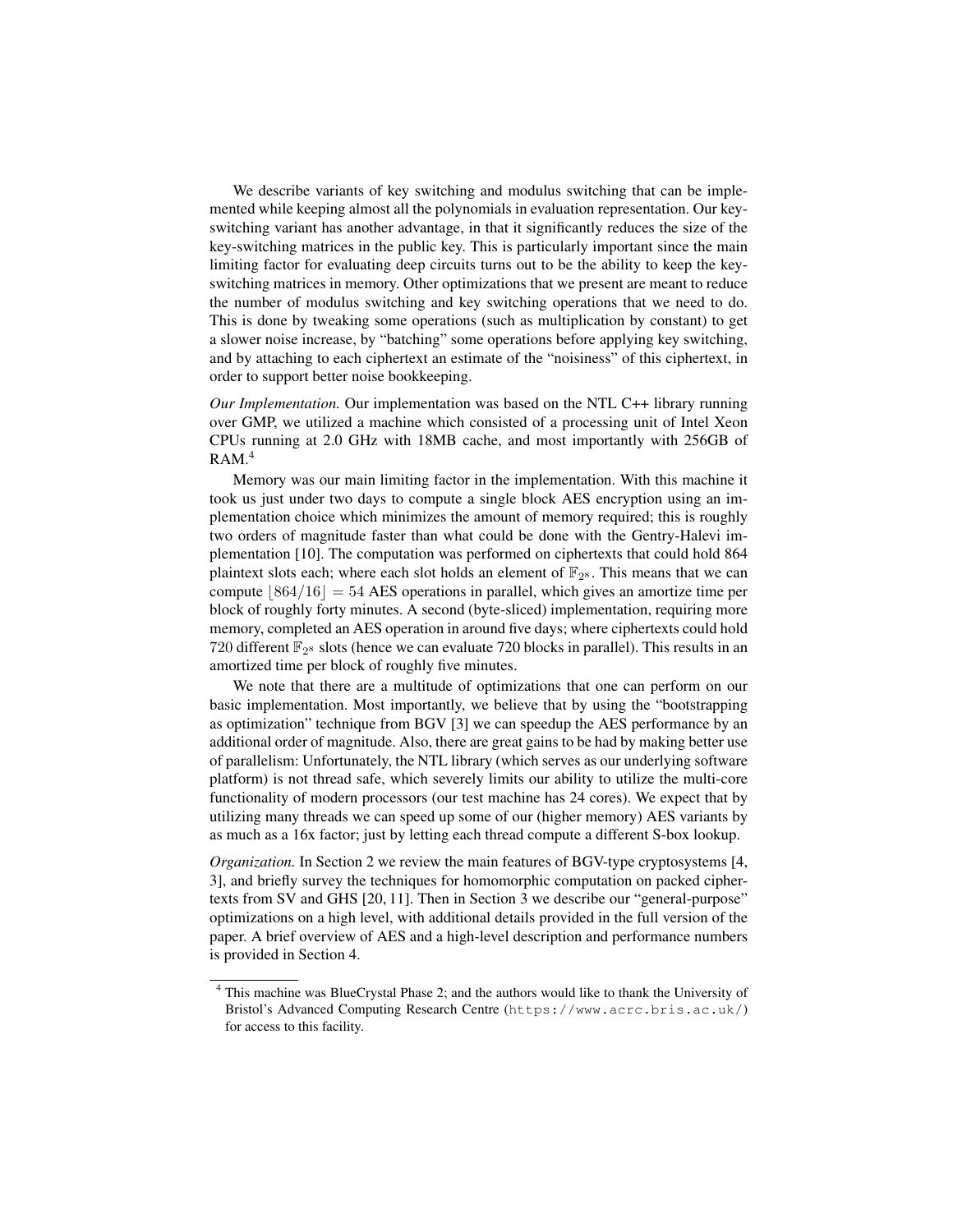# 2 Background

For an integer q we identify the ring  $\mathbb{Z}/q\mathbb{Z}$  with the interval  $(-q/2, q/2] \cap \mathbb{Z}$ , and use  $[z]_q$ to denote the reduction of the integer  $z$  modulo  $q$  into that interval. Our implementation utilizes polynomial rings defined by cyclotomic polynomials,  $\mathbb{A} = \mathbb{Z}[X]/\Phi_m(X)$ . The ring A is the ring of integers of a the mth cyclotomic number field  $\mathbb{Q}(\zeta_m)$ . We let  $\mathbb{A}_q \stackrel{\text{def}}{=}$  $\mathbb{A}/q\mathbb{A} = \mathbb{Z}[X]/(\Phi_m(X), q)$  for the (possibly composite) integer q, and we identify  $\mathbb{A}_q$ with the set of integer polynomials of degree upto  $\phi(m) - 1$  reduced modulo q.

*Coefficient vs. Evaluation Representation.* Let  $m, q$  be two integers such that  $\mathbb{Z}/q\mathbb{Z}$ contains a primitive  $m$ -th root of unity, and denote one such primitive  $m$ -th root of unity by  $\zeta \in \mathbb{Z}/q\mathbb{Z}$ . Recall that the m'th cyclotomic polynomial splits into linear terms modulo  $q, \Phi_m(X) = \prod_{i \in (\mathbb{Z}/m\mathbb{Z})^*} (X - \zeta^i) \pmod{q}$ .

We consider two ways of representing an element  $a \in A_q$ : Viewing a as a degree- $(\phi(m) - 1)$  polynomial,  $a(X) = \sum_{i < \phi(m)} a_i X^i$ , the *coefficient representation* of a just lists all the coefficients in order  $\mathbf{a}=\big\langle a_0,a_1,\ldots,a_{\phi(m)-1}\big\rangle\in(\mathbb{Z}/q\mathbb{Z})^{\phi(m)}.$  For the other representation we consider the values that the polynomial  $a(X)$  assumes on all primitive m-th roots of unity modulo  $q, b_i = a(\zeta^i) \bmod q$  for  $i \in (\mathbb{Z}/m\mathbb{Z})^*$ . The  $b_i$ 's in order also yield a vector  $\mathbf{b} \in (\mathbb{Z}/q\mathbb{Z})^{\phi(m)}$ , which we call the *evaluation representation* of a. Clearly these two representations are related via  $\mathbf{b} = V_m \cdot \mathbf{a}$ , where  $V_m$  is the Vandermonde matrix over the primitive  $m$ -th roots of unity modulo  $q$ . We remark that for all *i* we have the equality  $(a \mod (X - \zeta^i)) = a(\zeta^i) = b_i$ , hence the evaluation representation of a is just a polynomial Chinese-Remaindering representation.

In both representations, an element  $a \in A_q$  is represented by a  $\phi(m)$ -vector of integers in  $\mathbb{Z}/q\mathbb{Z}$ . If q is a composite then each of these integers can itself be represented either using the standard binary encoding of integers or using Chinese-Remaindering relative to the factors of  $q$ . We usually use the standard binary encoding for the coefficient representation and Chinese-Remaindering for the evaluation representation. (Hence the latter representation is really a *double CRT* representation, relative to both the polynomial factors of  $\Phi_m(X)$  and the integer factors of q.)

#### 2.1 BGV-type Cryptosystems

Our implementation uses a variant of the BGV cryptosystem due to Gentry, Halevi and Smart, specifically the one described in [11, Appendix D] (in the full version). In this cryptosystem both ciphertexts and secret keys are vectors over the polynomial ring A, and the native plaintext space is the space of binary polynomials  $A_2$ . (More generally it could be  $A_p$  for some fixed  $p \geq 2$ , but in our case we will always use  $A_2$ .)

At any point during the homomorphic evaluation there is some "current integer modulus  $q$ " and "current secret key s", that change from time to time. A ciphertext  $c$ is decrypted using the current secret key s by taking inner product over  $\mathbb{A}_q$  (with q the current modulus) and then reducing the result modulo 2 *in coefficient representation*. Namely, the decryption formula is

$$
a \leftarrow \left[ \underbrace{\left[ \langle \mathbf{c}, \mathbf{s} \rangle \bmod \Phi_m(X) \right]_q}_{\text{noise}} \right]_2. \tag{1}
$$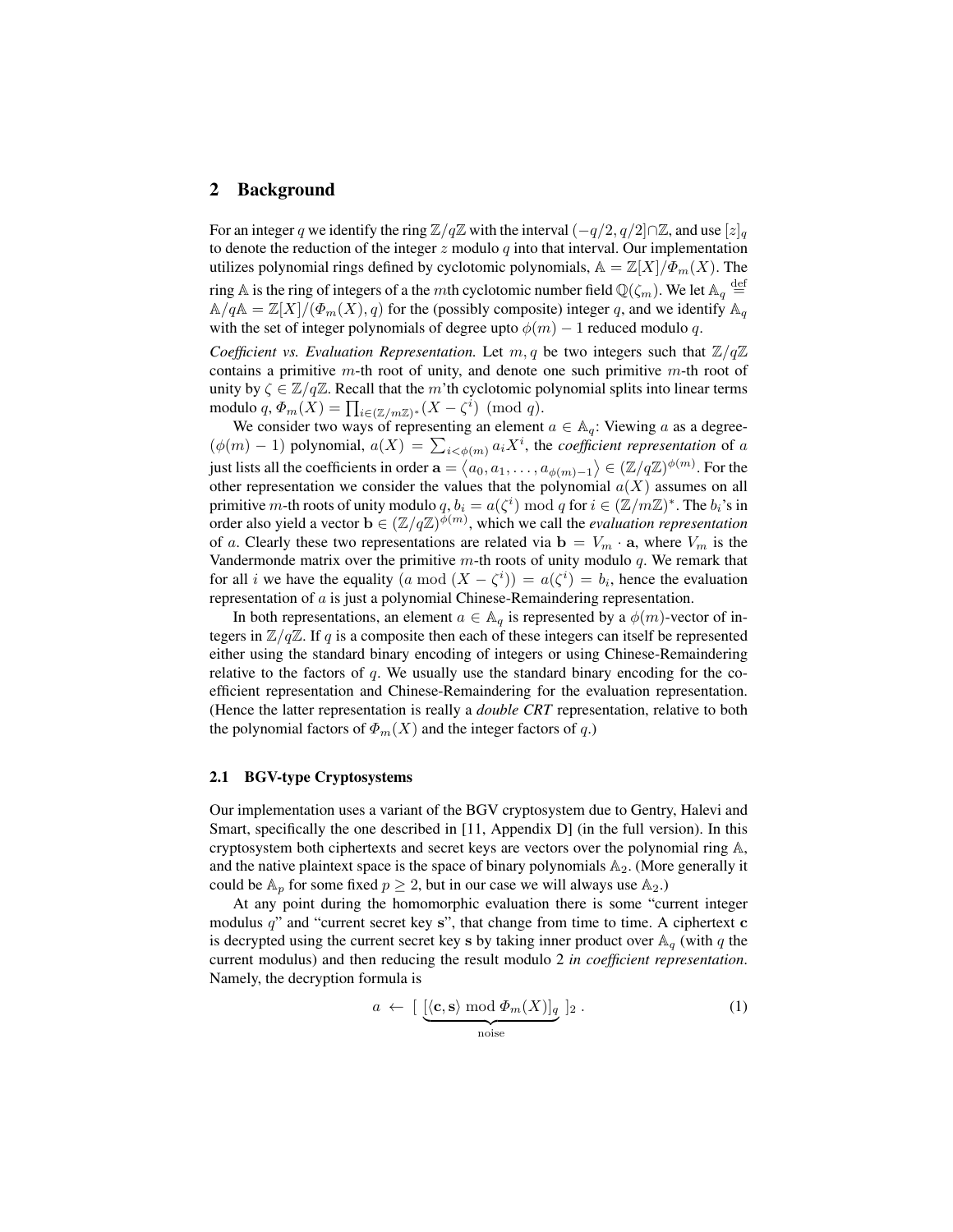The polynomial  $[\langle \mathbf{c}, \mathbf{s} \rangle \bmod \Phi_m(X)]_q$  is called the "noise" in the ciphertext c. Informally,  $c$  is a *valid ciphertext* with respect to secret key  $s$  and modulus  $q$  if this noise has "sufficiently small norm" relative to  $q$ . The meaning of "sufficiently small norm" is whatever is needed to ensure that the noise does not wrap around  $q$  when performing homomorphic operations, in our implementation we keep the norm of the noise always below some pre-set bound (which is determined in the full version of the paper).

Following [16, 11], the specific norm that we use to evaluate the magnitude of the noise is the "canonical embedding norm reduced mod q", specifically we use the conventions as described in [11, Appendix D] (in the full version). This is useful to get smaller parameters, but for the purpose of presentation the reader can think of the norm as the Euclidean norm of the noise in coefficient representation. More details are given in the Appendices. We refer to the norm of the noise as *the noise magnitude*.

The central feature of BGV-type cryptosystems is that the current secret key and modulus evolve as we apply operations to ciphertexts. We apply five different operations to ciphertexts during homomorphic evaluation. Three of them — addition, multiplication, and automorphism — are "semantic operations" that we use to evolve the plaintext data which is encrypted under those ciphertexts. The other two operations key-switching and modulus-switching — are used for "maintenance": These operations do not change the plaintext at all, they only change the current key or modulus (respectively), and they are mainly used to control the complexity of the evaluation. Below we briefly describe each of these five operations on a high level. For reasons of space, key generation and encryption are described in the full version of the paper, with even more details being provided in [11, Appendix D].

*Addition.* Homomorphic addition of two ciphertext vectors with respect to the same secret key and modulus q is done just by adding the vectors over  $A_q$ . If the two arguments were encrypting the plaintext polynomials  $a_1, a_2 \in A_2$  then the sum will be an encryption of  $a_1 + a_2 \in A_2$ . This operation has no effect on the current modulus or key, and the norm of the noise is at most the sum of norms from the noise in the two arguments.

*Multiplication.* Homomorphic multiplication is done via tensor product over  $\mathbb{A}_q$ . In principle, if the two arguments have dimension n over  $A_q$  then the product ciphertext has dimension  $n^2$ , each entry in the output computed as the product of one entry from the first argument and one entry from the second.<sup>5</sup>

This operation does not change the current modulus, but it changes the current key: If the two input ciphertexts are valid with respect to the dimension- $n$  secret key vector  $s$ , encrypting the plaintext polynomials  $a_1, a_2 \in A_2$ , then the output is valid with respect to the dimension- $n^2$  secret key s' which is the tensor product of s with itself, and it encrypts the polynomial  $a_1 \cdot a_2 \in A_2$ . The norm of the noise in the product ciphertext can be bounded in terms of the product of norms of the noise in the two arguments. For our choice of norm function, the norm of the product is no larger than the product of the norms of the two arguments.

*Key Switching.* The public key of BGV-type cryptosystems includes additional components to enable converting a valid ciphertext with respect to one key into a valid

<sup>&</sup>lt;sup>5</sup> It was shown in [5] that over polynomial rings this operation can be implemented while increasing the dimension only to  $2n - 1$  rather than to  $n^2$ .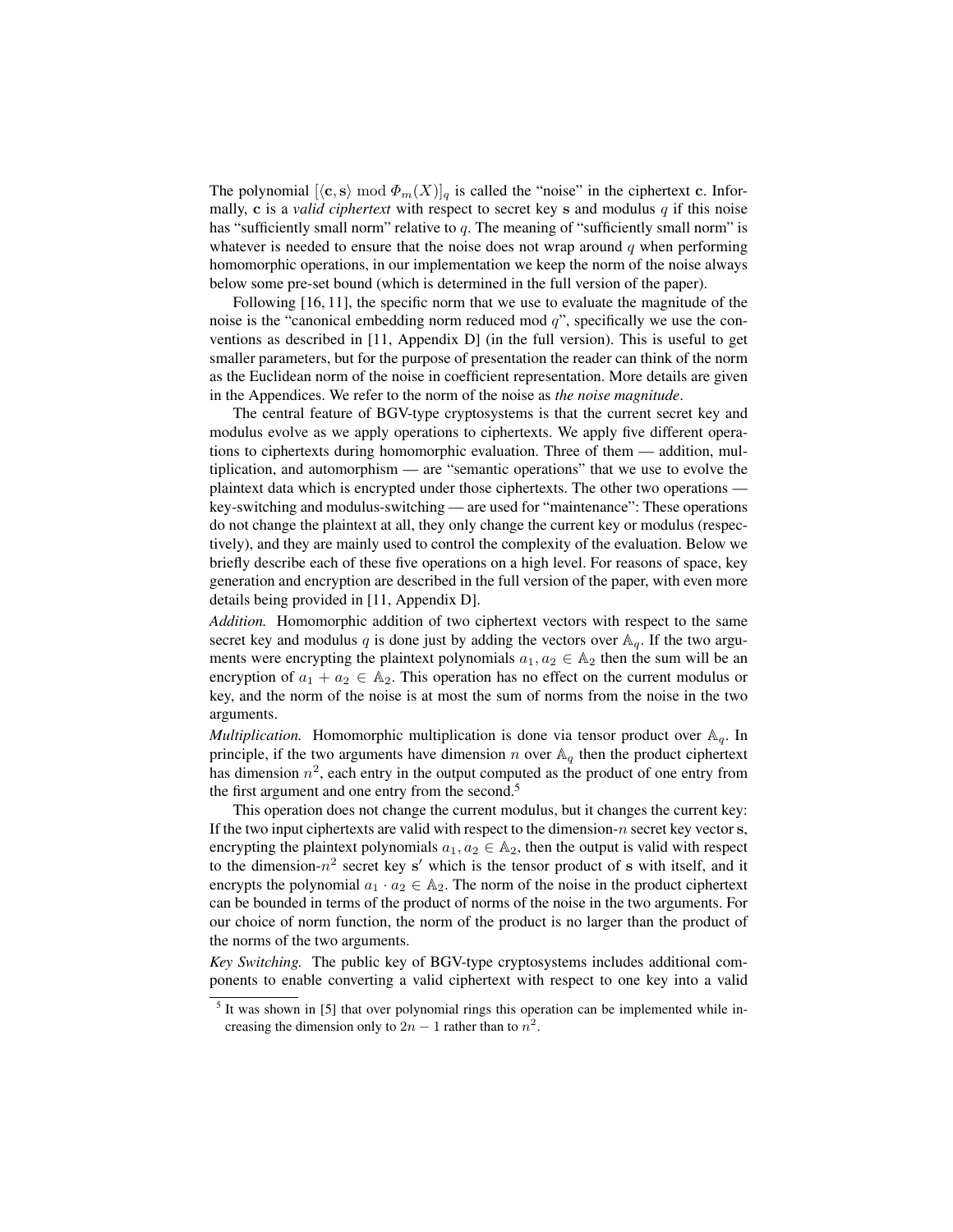ciphertext encrypting the same plaintext with respect to another key. For example, this is used to convert the product ciphertext which is valid with respect to a high-dimension key back to a ciphertext with respect to the original low-dimension key.

To allow conversion from dimension- $n'$  key s' to dimension- $n$  key s (both with respect to the same modulus q, we include in the public key a matrix  $W = W[\mathbf{s}' \to \mathbf{s}]$ over  $\mathbb{A}_q$ , where the *i*'th column of W is roughly an encryption of the *i*'th entry of s' with respect to  $s$  (and the current modulus). Then given a valid ciphertext  $c'$  with respect to s', we roughly compute  $\mathbf{c} = W \cdot \mathbf{c}'$  to get a valid ciphertext with respect to s.

In some more detail, the BGV key switching transformation first ensures that the norm of the ciphertext  $c'$  itself is sufficiently low with respect to  $q$ . In [3] this was done by working with the binary encoding of c', and one of our main optimization in this work is a different method for achieving the same goal (cf. Section 3.1). Then, if the  $i$ 'th entry in s' is  $\mathfrak{s}'_i \in \mathbb{A}$  (with norm smaller than q), then the *i*'th column of  $W[\mathbf{s}' \to \mathbf{s}]$  is an *n*-vector  $w_i$  such that  $[\langle w_i, s \rangle \bmod \Phi_m(X)]_q = 2e_i + \mathfrak{s}'_i$  for a low-norm polynomial  $e_i \in \mathbb{A}$ . Denoting  $\mathbf{e} = (e_1, \dots, e_{n'})$ , this means that we have  $sW = s' + 2e$  over  $\mathbb{A}_q$ . For any ciphertext vector  $\mathbf{c}'$ , setting  $\mathbf{c} = W \cdot \mathbf{c}' \in A_q$  we get the equation

$$
[\langle \mathbf{c}, \mathbf{s} \rangle \bmod \Phi_m(X)]_q = [\mathbf{s}W\mathbf{c}' \bmod \Phi_m(X)]_q = [\langle \mathbf{c}', \mathbf{s}' \rangle + 2 \langle \mathbf{c}', \mathbf{e} \rangle \bmod \Phi_m(X)]_q
$$

Since c', e, and  $[\langle \mathbf{c}', \mathbf{s}' \rangle \bmod \Phi_m(X)]_q$  all have low norm relative to q, then the addition on the right-hand side does not cause a wrap around q, hence we get  $\langle (\mathbf{c}, \mathbf{s}) \bmod$  $\Phi_m(X)]_q]_2 = [[\langle \mathbf{c}', \mathbf{s}' \rangle \bmod \Phi_m(X)]_q]_2$ , as needed. The key-switching operation changes the current secret key from s' to s, and does not change the current modulus. The norm of the noise is increased by at most an additive factor of  $2||\langle \mathbf{c}', \mathbf{e} \rangle||$ .

*Modulus Switching.* The modulus switching operation is intended to reduce the norm of the noise, to compensate for the noise increase that results from all the other operations. To convert a ciphertext c with respect to secret key s and modulus q into a ciphertext  $c'$  encrypting the same thing with respect to the same secret key but modulus  $q'$ , we roughly just scale c by a factor  $q'/q$  (thus getting a fractional ciphertext), then round appropriately to get back an integer ciphertext. Specifically  $c'$  is a ciphertext vector satisfying (a)  $\mathbf{c}' = \mathbf{c} \pmod{2}$ , and (b) the "rounding error term"  $\tau \stackrel{\text{def}}{=} \mathbf{c}' - (q'/q)\mathbf{c}$  has low norm. Converting c to c' is easy in coefficient representation, and one of our optimizations is a method for doing the same in evaluation representation (cf. Section 3.2) This operation leaves the current key s unchanged, changes the current modulus from q to q', and the norm of the noise is changed as  $||n'|| \leq (q'/q)||n|| + ||\tau \cdot s||$ . Note that if the key s has low norm and  $q'$  is sufficiently smaller than q, then the noise magnitude decreases by this operation.

A BGV-type cryptosystem has a chain of moduli,  $q_0 < q_1 \cdots < q_{L-1}$ , where fresh ciphertexts are with respect to the largest modulus  $q_{L-1}$ . During homomorphic evaluation every time the (estimated) noise grows too large we apply modulus switching from  $q_i$  to  $q_{i-1}$  in order to decrease it back. Eventually we get ciphertexts with respect to the smallest modulus  $q_0$ , and we cannot compute on them anymore (except by using bootstrapping).

*Automorphisms.* In addition to adding and multiplying polynomials, another useful operation is converting the polynomial  $a(X) \in A$  to  $a^{(i)}(X) \stackrel{\text{def}}{=} a(X^i) \bmod \Phi_m(X)$ .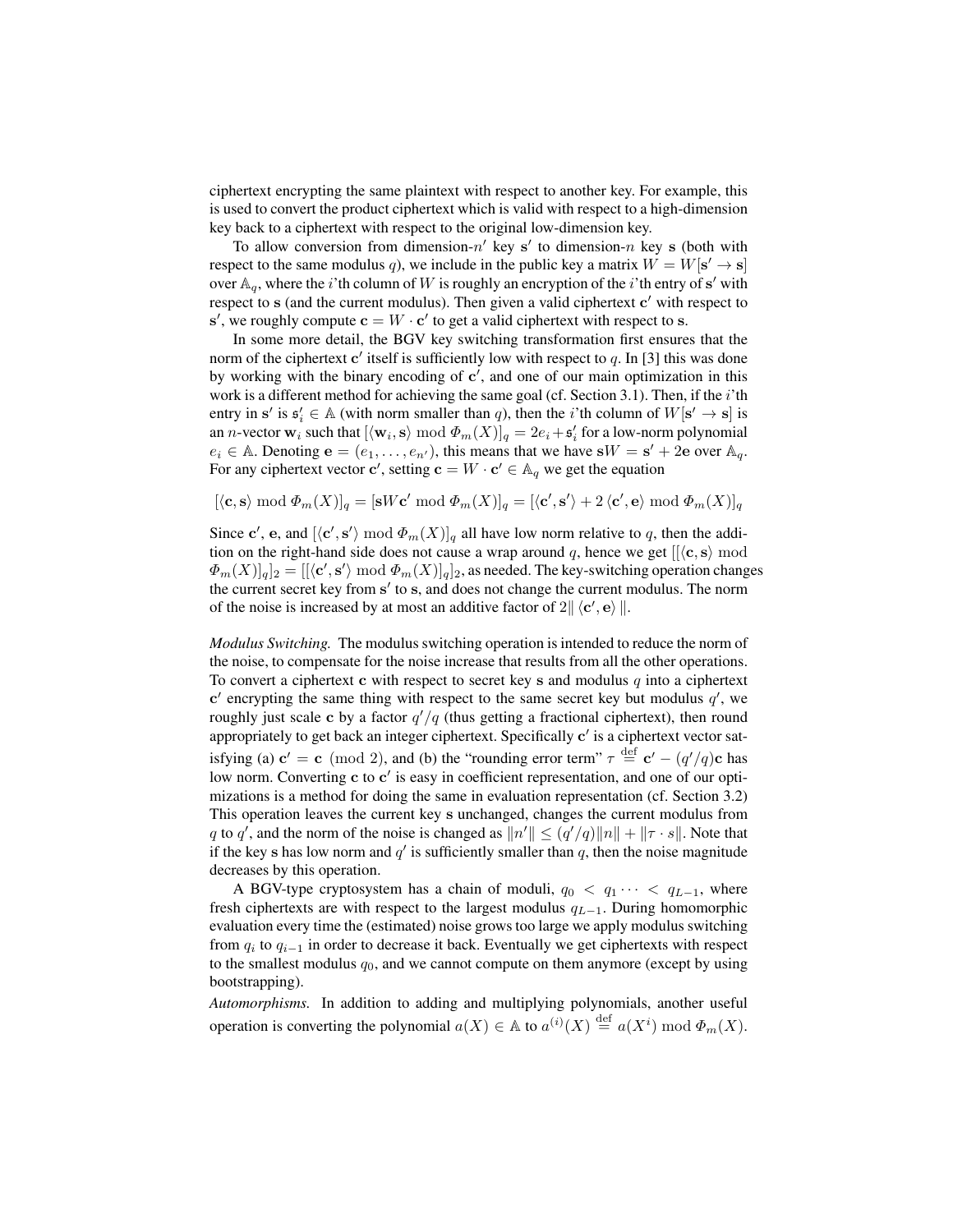Denoting by  $\kappa_i$  the transformation  $\kappa_i : a \mapsto a^{(i)}$ , it is a standard fact that the set of transformations  $\{\kappa_i : i \in (\mathbb{Z}/m\mathbb{Z})^*\}$  forms a group under composition (which is the Galois group  $\mathcal{G}$ al $(\mathbb{Q}(\zeta_m)/\mathbb{Q})$ ), and this group is isomorphic to  $(\mathbb{Z}/m\mathbb{Z})^*$ . In [3, 11] it was shown that applying the transformations  $\kappa_i$  to the plaintext polynomials is very useful, some more examples of its use can be found in our Section 4.

Denoting by  $\mathbf{c}^{(i)}$ ,  $\mathbf{s}^{(i)}$  the vector obtained by applying  $\kappa_i$  to each entry in c, s, respectively, it was shown in [3, 11] that if s is a valid ciphertext encrypting  $\alpha$  with respect to key s and modulus q, then  $c^{(i)}$  is a valid ciphertext encrypting  $a^{(i)}$  with respect to key  $s^{(i)}$  and the same modulus q. Moreover the norm of noise remains the same under this operation. We remark that we can apply key-switching to  $c^{(i)}$  in order to get an encryption of  $a^{(i)}$  with respect to the original key s.

#### 2.2 Computing on Packed Ciphertexts

Smart and Vercauteren observed [19, 20] that the plaintext space  $A_2$  can be viewed as a vector of "plaintext slots", by an application the polynomial Chinese Remainder Theorem. Specifically, if the ring polynomial  $\Phi_m(X)$  factors modulo 2 into a product of irreducible factors  $\Phi_m(X) = \prod_{j=0}^{\ell-1} F_j(X) \pmod{2}$ , then a plaintext polynomial  $a(X) \in A_2$  can be viewed as encoding  $\ell$  different small polynomials,  $a_j = a \mod F_j$ . Just like for integer Chinese Remaindering, addition and multiplication in  $\mathbb{A}_2$  correspond to element-wise addition and multiplication of the vectors of slots.

The effect of the automorphisms is a little more involved. When  $i$  is a power of two then the transformations  $\kappa_i : a \mapsto a^{(i)}$  is just applied to each slot separately. When i is not a power of two the transformation  $\kappa_i$  has the effect of roughly shifting the values between the different slots. For example, for some parameters we could get a cyclic shift of the vector of slots: If a encodes the vector  $(a_0, a_1, \ldots, a_{\ell-1})$ , then  $\kappa_i(a)$  (for some *i*) could encode the vector  $(a_{\ell-1}, a_0, \ldots, a_{\ell-2})$ . This was used in [11] to devise efficient procedures for applying arbitrary permutations to the plaintext slots.

We note that the values in the plaintext slots are not just bits, rather they are polynomials modulo the irreducible  $F_j$ 's, so they can be used to represents elements in extension fields  $GF(2<sup>d</sup>)$ . In particular, in some of our AES implementations we used the plaintext slots to hold elements of  $GF(2^8)$ , and encrypt one byte of the AES state in each slot. Then we can use an adaption of the techniques from [11] to permute the slots when performing the AES row-shift and column-mix.

# 3 General-Purpose Optimizations

Below we summarize our optimizations that are not tied directly to the AES circuit and can be used also in homomorphic evaluation of other circuits. Underlying many of these optimizations is our choice of keeping ciphertext and key-switching matrices in evaluation (double-CRT) representation. Our chain of moduli is defined via a set of primes of roughly the same size,  $p_0, \ldots, p_{L-1}$ , all chosen such that  $\mathbb{Z}/p_i\mathbb{Z}$  has a m'th roots of unity. (In other words,  $m|p_i - 1$  for all i.) For  $i = 0, \ldots, L - 1$  we then define our *i*'th modulus as  $q_i = \prod_{j=0}^{i} p_i$ . The primes  $p_0$  and  $p_{L-1}$  are special  $(p_0$  is chosen to ensure decryption works, and  $p_{L-1}$  is chosen to control noise immediately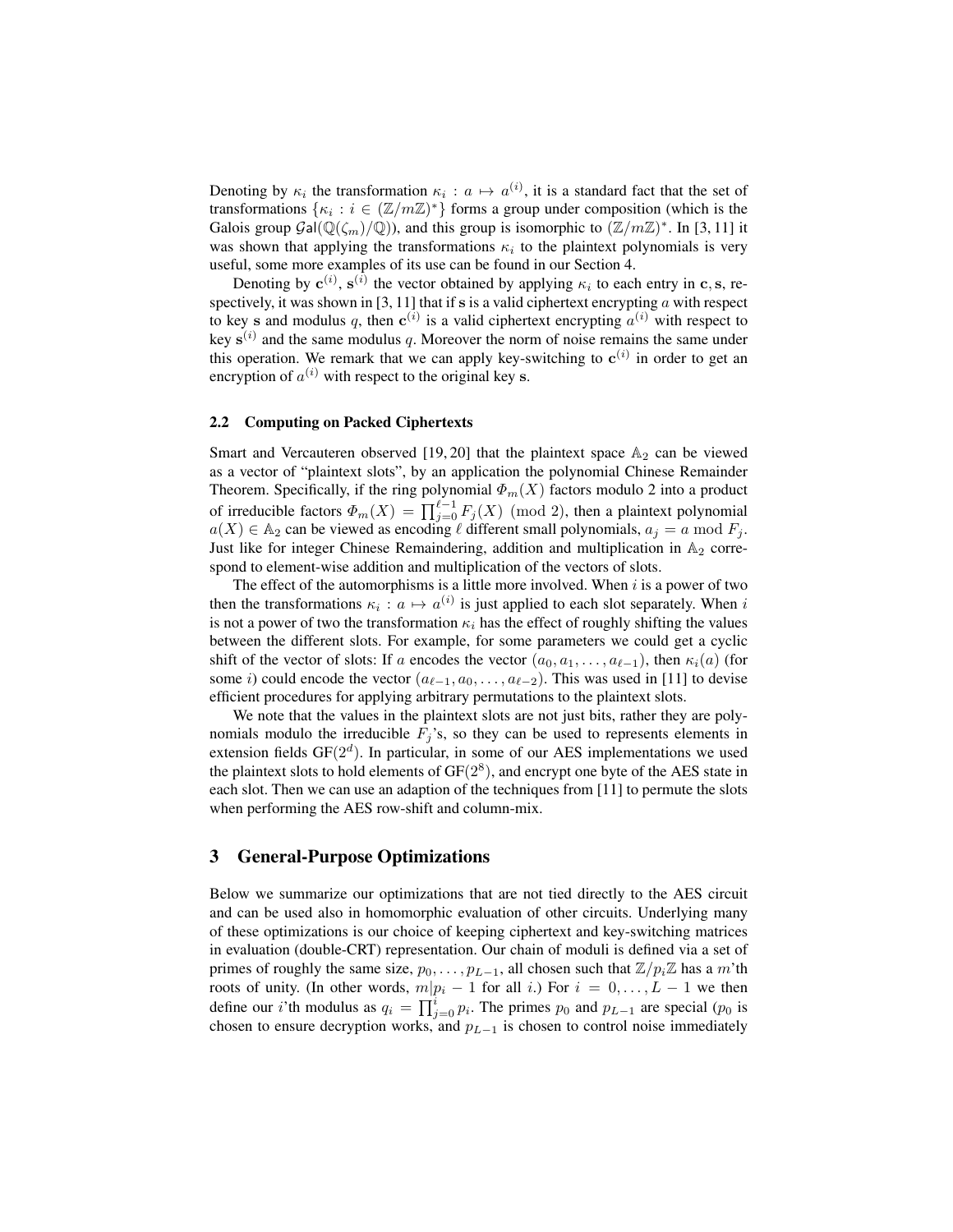after encryption), however all other primes  $p_i$  are of size  $2^{17} \le p_i \le 2^{20}$  if  $L < 100$ , see the full version for further details.

In the t-th level of the scheme we have ciphertexts consisting of elements in  $\mathbb{A}_{q_t}$ (i.e., polynomials modulo  $(\Phi_m(X), q_t)$ ). We represent an element  $c \in A_{q_t}$  by a  $\phi(m) \times$  $(t + 1)$  "matrix" of its evaluations at the primitive m-th roots of unity modulo the primes  $p_0, \ldots, p_t$ . Computing this representation from the coefficient representation of c involves reducing c modulo the  $p_i$ 's and then  $t+1$  invocations of the FFT algorithm, modulo each of the  $p_i$  (picking only the FFT coefficients corresponding to  $(\mathbb{Z}/m\mathbb{Z})^*$ ). To convert back to coefficient representation we invoke the inverse FFT algorithm  $t + 1$ times, each time padding the  $\phi(m)$ -vector of evaluation point with  $m - \phi(m)$  zeros (for the evaluations at the non-primitive roots of unity). This yields the coefficients of  $t + 1$  polynomials modulo  $(X^m - 1, p_i)$  for  $i = 0, \ldots, t$ , we then reduce each of these polynomials modulo  $(\Phi_m(X), p_i)$  and apply Chinese Remainder interpolation. We stress that we try to perform these transformations as rarely as we can.

#### 3.1 A New Variant of Key Switching

As described in Section 2, the key-switching transformation introduces an additive factor of  $2 \langle c', e \rangle$  in the noise, where c' is the input ciphertext and e is the noise component in the key-switching matrix. To keep the noise magnitude below the modulus  $q$ , it seems that we need to ensure that the ciphertext  $c'$  itself has low norm. In BGV [3] this was done by representing  $c'$  as a fixed linear combination of small vectors, i.e.  $\mathbf{c}' = \sum_i 2^i \mathbf{c}'_i$  with  $\mathbf{c}'_i$  the vector of *i*'th bits in  $\mathbf{c}'$ . Considering the high-dimension ciphertext  $\mathbf{c}^* = (\mathbf{c}'_0 | \mathbf{c}'_1 | \mathbf{c}'_2 | \cdots)$  and secret key  $\mathbf{s}^* = (\mathbf{s}' | 2\mathbf{s}' | 4\mathbf{s}' | \cdots)$ , we note that we have  $\langle c^*, s^* \rangle = \langle c', s' \rangle$ , and  $c^*$  has low norm (since it consists of 0-1 polynomials). BGV therefore included in the public key the matrix  $W = W[\mathbf{s}^* \to \mathbf{s}]$  (rather than  $W[\mathbf{s}' \to \mathbf{s}]$ ), and had the key-switching transformation computes  $\mathbf{c}^*$  from  $\mathbf{c}'$  and sets  $\mathbf{c}=W\cdot\mathbf{c}^*.$ 

When implementing key-switching, there are two drawbacks to the above approach. First, this increases the dimension (and hence the size) of the key switching matrix. This drawback is fatal when evaluating deep circuits, since having enough memory to keep the key-switching matrices turns out to be the limiting factor in our ability to evaluate these deep circuits. In addition, for this key-switching we must first convert  $c'$  to coefficient representation (in order to compute the  $c'_i$ 's), then convert each of the  $c_i$ 's back to evaluation representation before multiplying by the key-switching matrix. In level t of the circuit, this seem to require  $\Omega(t \log q_t)$  FFTs.

In this work we propose a different variant: Rather than manipulating  $c'$  to decrease its norm, we instead temporarily increase the modulus  $q$ . We recall that for a valid ciphertext  $c'$ , encrypting plaintext a with respect to  $s'$  and  $q$ , we have the equality  $\langle \mathbf{c}', \mathbf{s}' \rangle = 2e' + a$  over  $A_q$ , for a low-norm polynomial e'. This equality, we note, implies that for every odd integer p we have the equality  $\langle c', ps' \rangle = 2e'' + a$ , *holding over*  $A_{pq}$ , for the "low-norm" polynomial  $e''$  (namely  $e'' = p \cdot e' + \frac{p-1}{2}a$ ). Clearly, when considered relative to secret key ps and modulus pq, the noise in  $\mathbf{c}'$  is p times larger than it was relative to s and q. However, since the modulus is also  $p$  times larger, we maintain that the noise has norm sufficiently smaller than the modulus. In other words,  $c'$  is still a valid ciphertext that encrypts the same plaintext  $a$  with respect to secret key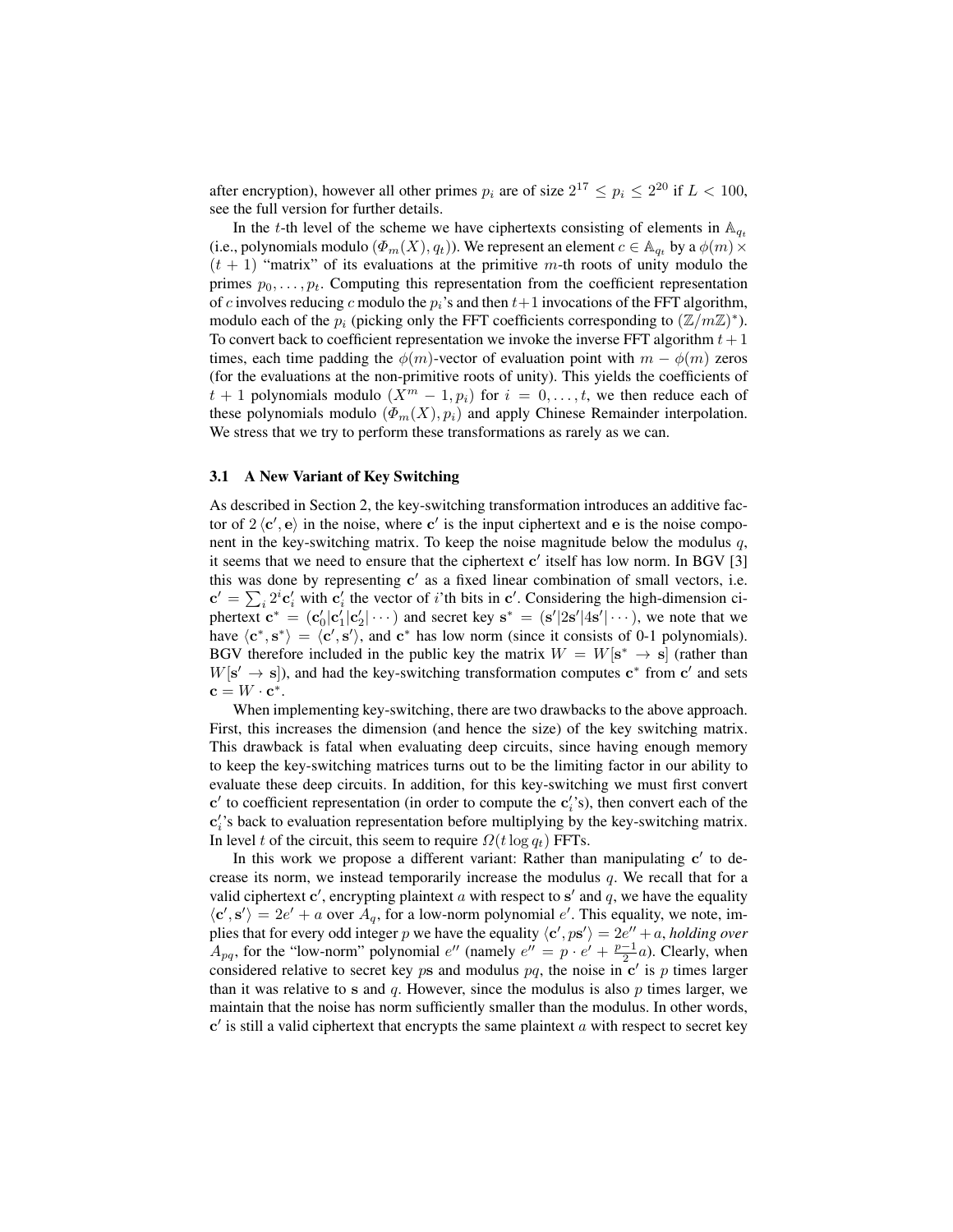ps and modulus pq. By taking p large enough, we can ensure that the norm of  $c'$  (which is independent of  $p$ ) is sufficiently small relative to the modulus  $pq$ .

We therefore include in the public key a matrix  $W = W[p\mathbf{s}' \to \mathbf{s}]$  modulo pq for a large enough odd integer p. (Specifically we need  $p \approx q\sqrt{m}$ .) Given a ciphertext  $c'$ , valid with respect to s and  $q$ , we apply the key-switching transformation simply by setting  $\mathbf{c} = W \cdot \mathbf{c}'$  over  $\mathbb{A}_{pq}$ . The additive noise term  $\langle \mathbf{c}', \mathbf{e} \rangle$  that we get is now small enough relative to our large modulus  $pq$ , thus the resulting ciphertext c is valid with respect to s and  $pq$ . We can now switch the modulus back to q (using our modulus switching routine), hence getting a valid ciphertext with respect to s and  $q$ .

We note that even though we no longer break  $c'$  into its binary encoding, it seems that we still need to recover it in coefficient representation in order to compute the evaluations of  $c'$  mod p. However, since we do not increase the dimension of the ciphertext vector, this procedure requires only  $O(t)$  FFTs in level t (vs.  $O(t \log q_t) = O(t^2)$  for the original BGV variant). Also, the size of the key-switching matrix is reduced by roughly the same factor of  $\log q_t$ .

Our new variant comes with a price tag, however: We use key-switching matrices relative to a larger modulus, but still need the noise term in this matrix to be small. This means that the LWE problem underlying this key-switching matrix has larger ratio of modulus/noise, implying that we need a larger dimension to get the same level of security than with the original BGV variant. In fact, since our modulus is more than squared (from q to pq with  $p > q$ ), the dimension is increased by more than a factor of two. This translates to more than doubling of the key-switching matrix, partly negating the size and running time advantage that we get from this variant.

We comment that a hybrid of the two approaches could also be used: we can decrease the norm of  $c'$  only somewhat by breaking it into digits (as opposed to binary bits as in [3]), and then increase the modulus somewhat until it is large enough relative to the smaller norm of  $c'$ . We speculate that the optimal setting in terms of runtime is found around  $p \approx \sqrt{q}$ , but so far did not try to explore this tradeoff.

#### 3.2 Modulus Switching in Evaluation Representation

Given an element  $c \in A_{q_t}$  in evaluation (double-CRT) representation relative to  $q_t =$  $\prod_{j=0}^{t} p_j$ , we want to modulus-switch to  $q_{t-1}$  – i.e., scale down by a factor of  $p_t$ ; we call this operation Scale $(c, q_t, q_{t-1})$  The output should be  $c' \in A$ , represented via the same double-CRT format (with respect to  $p_0, \ldots, p_{t-1}$ ), such that (a)  $c' \equiv c \pmod{2}$ , and (b) the "rounding error term"  $\tau = c' - (c/p_t)$  has a very low norm. As  $p_t$  is odd, we can equivalently require that the element  $c^{\dagger} \stackrel{\text{def}}{=} p_t \cdot c'$  satisfy

- (i)  $c^{\dagger}$  is divisible by  $p_t$ ,
- (ii)  $c^{\dagger} \equiv c \pmod{2}$ , and
- (iii)  $c^{\dagger} c$  (which is equal to  $p_t \cdot \tau$ ) has low norm.

Rather than computing c' directly, we will first compute  $c^{\dagger}$  and then set  $c' \leftarrow c^{\dagger}/p_t$ . Observe that once we compute  $c^{\dagger}$  in double-CRT format, it is easy to output also  $c'$  in double-CRT format: given the evaluations for  $c^{\dagger}$  modulo  $p_j$   $(j < t)$ , simply multiply them by  $p_t^{-1}$  mod  $p_j$ . The algorithm to output  $c^{\dagger}$  in double-CRT format is as follows: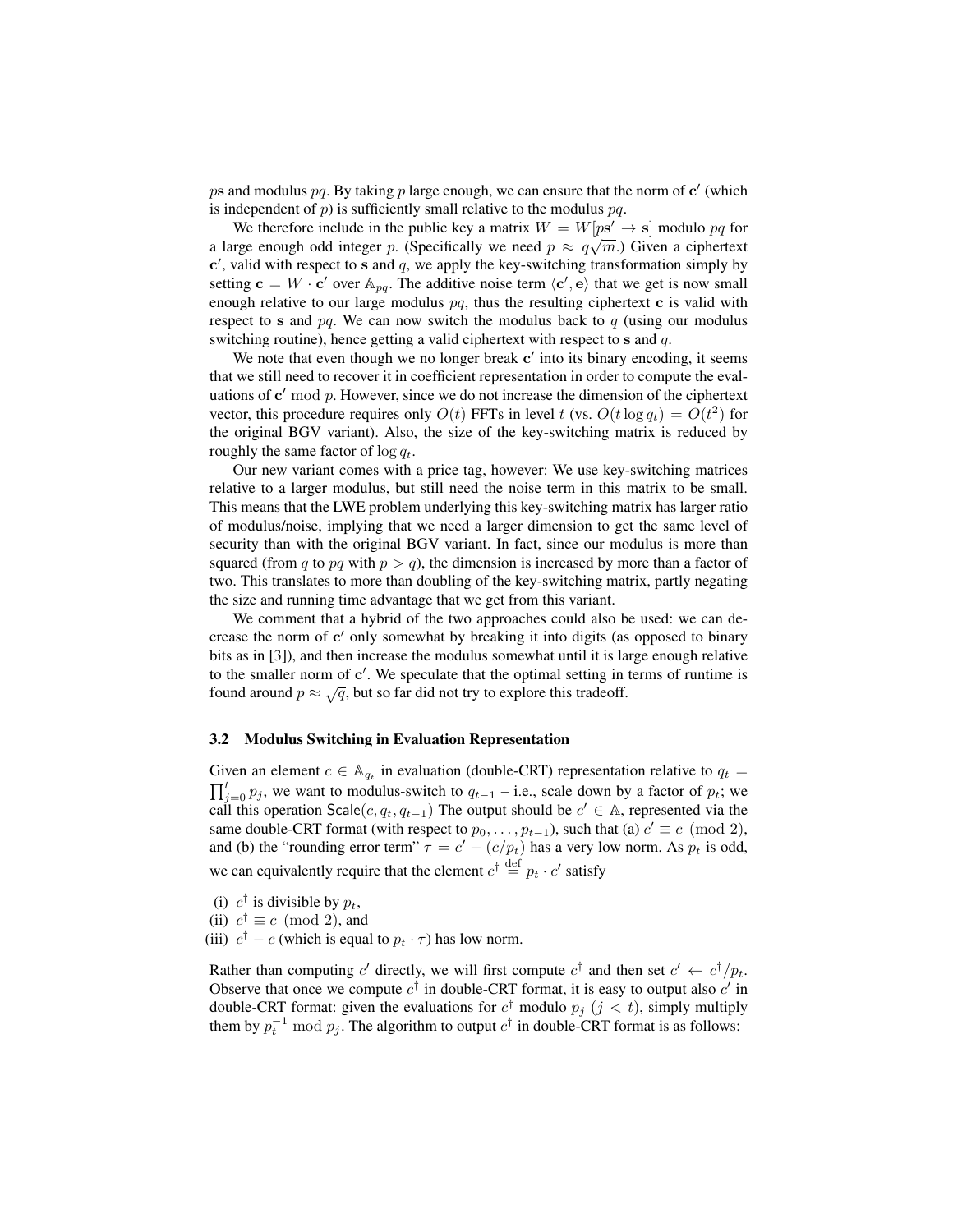- 1. Set  $\bar{c}$  to be the coefficient representation of c mod  $p_t$ . (Computing this requires a single "small FFT" modulo the prime  $p_t$ .)
- 2. Add or subtract  $p_t$  from every odd coefficient of  $\bar{c}$ , thus obtaining a polynomial  $\delta$ with coefficients in  $(-p_t, p_t]$  such that  $\delta \equiv \bar{c} \equiv c \pmod{p_t}$  and  $\delta \equiv 0 \pmod{2}$ .
- 3. Set  $c^{\dagger} = c \delta$ , and output it in double-CRT representation. Since we already have  $c$  in double-CRT representation, we only need the double-CRT representation of  $\delta$ , which requires t more "small FFTs" modulo the  $p_i$ 's.

As all the coefficients of  $c^{\dagger}$  are within  $p_t$  of those of c, the "rounding error term"  $\tau$  =  $(c^{\dagger} - c)/p_t$  has coefficients of magnitude at most one, hence it has low norm.

The procedure above uses  $t + 1$  small FFTs in total. This should be compared to the naive method of just converting everything to coefficient representation modulo the primes  $(t + 1$  FFTs), CRT-interpolating the coefficients, dividing and rounding appropriately the large integers (of size  $\approx q_t$ ), CRT-decomposing the coefficients, and then converting back to evaluation representation  $(t + 1$  more FFTs). The above approach makes explicit use of the fact that we are working in a plaintext space modulo 2; in the full version we present a technique which works when the plaintext space is defined modulo a larger modulus.

#### 3.3 Dynamic Noise Management

As described in the literature, BGV-type cryptosystems tacitly assume that each homomorphic operation operation is followed a modulus switch to reduce the noise magnitude. In our implementation, however, we attach to each ciphertext an estimate of the noise magnitude in that ciphertext, and use these estimates to decide dynamically when a modulus switch must be performed.

Each modulus switch consumes a level, and hence a goal is to reduce, over a computation, the number of levels consumed. By paying particular attention to the parameters of the scheme, and by carefully analyzing how various operations affect the noise, we are able to control the noise much more carefully than in prior work. In particular, we note that modulus-switching is really only necessary just prior to multiplication (when the noise magnitude is about to get squared), in other times it is acceptable to keep the ciphertexts at a higher level (with higher noise).

#### 3.4 Randomized Multiplication by Constants

Our implementation of the AES round function uses just a few multiplication operations (only seven per byte!), but it requires a relatively large number of multiplications of encrypted bytes by constants. Hence it becomes important to try and squeeze down the increase in noise when multiplying by a constant. To that end, we encode a constant polynomial in  $A_2$  as a polynomial with coefficients in  $\{-1, 0, 1\}$  rather than in  $\{0, 1\}$ . Namely, we have a procedure Randomize( $\alpha$ ) that takes a polynomial  $\alpha \in A_2$  and replaces each non-zero coefficients with a coefficients chosen uniformly from  $\{-1, 1\}$ . By Chernoff bound, we expect that for  $\alpha$  with h nonzero coefficients, the canonical embedding norm of Randomize $(\alpha)$  to be bounded by  $O(\sqrt{h})$  with high probability (assuming that  $h$  is large enough for the bound to kick in). This yields a better bound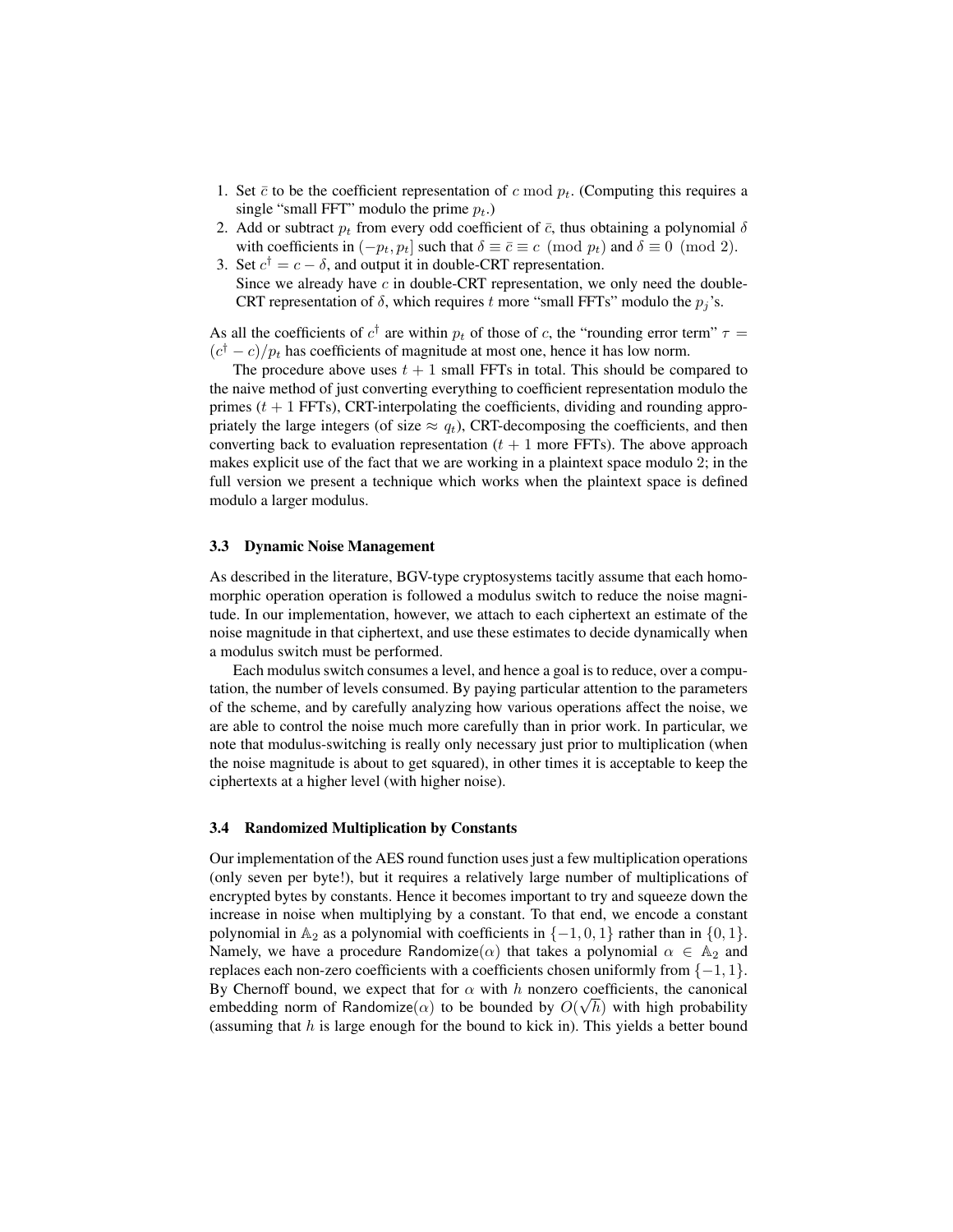on the noise increase than the trivial bound of  $h$  that we would get if we just multiply by  $\alpha$  itself. (In the full version we present a heuristic argument that we use to bound the noise, which yields the same asymptotic bounds but slightly better constants.)

# 4 Homomorphic Evaluation of AES

Next we describe our homomorphic implementation of AES-128. We implemented three distinct implementation possibilities; we first describe the "packed implementation", in which the entire AES state is packed in just one ciphertext. Two other implementations (of byte-slice and bit-slice AES) are described later in Section 4.2. The "packed" implementation uses the least amount of memory (which turns out to be the main constraint in our implementation), and also the fastest running time for a single evaluation. The other implementation choices allow more SIMD parallelism, on the other hand, so they can give better amortized running time when evaluating AES on many blocks in parallel.

*A Brief Overview of AES.* The AES-128 cipher consists of ten applications of the same keyed round function (with different round keys). The round function operates on a  $4\times4$ matrix of bytes, which are sometimes considered as element of  $\mathbb{F}_{2^8}$ . The basic operations that are performed during the round function are AddKey, SubBytes, ShiftRows, MixColumns. The AddKey is simply an XOR operation of the current state with 16 bytes of key; the SubBytes operation consists of an inversion in the field  $\mathbb{F}_{2^8}$  followed by a fixed  $\mathbb{F}_2$ -linear map on the bits of the element (relative to a fixed polynomial representation of  $\mathbb{F}_{28}$ ); the ShiftRows rotates the entries in the row i of the  $4 \times 4$  matrix by  $i - 1$  places to the left; finally the MixColumns operations pre-multiplies the state matrix by a fixed  $4 \times 4$  matrix.

*Our Packed Representation of the AES state.* For our implementation we chose the native plaintext space of our homomorphic encryption so as to support operations on the finite field  $\mathbb{F}_{2^8}$ . To this end we choose our ring polynomial as  $\Phi_m(X)$  that factors modulo 2 into degree-d irreducible polynomials such that  $8|d$ . (In other words, the smallest integer d such that  $m|(2^d - 1)$  is divisible by 8.) This means that our plaintext slots can hold elements of  $\mathbb{F}_{2^d}$ , and in particular we can use them to hold elements of  $\mathbb{F}_{2^8}$  which is a sub-field of  $\mathbb{F}_{2^d}$ . Since we have  $\ell = \phi(m)/d$  plaintext slots in each ciphertext, we can represent upto  $\lvert \ell/16 \rvert$  complete AES state matrices per ciphertext.

Moreover, we choose our parameter m so that there exists an element  $g \in \mathbb{Z}_m^*$ that has order 16 in both  $\mathbb{Z}_m^*$  and the quotient group  $\mathbb{Z}_m^*/\langle 2 \rangle$ . This condition means that if we put 16 plaintext bytes in slots  $t, tg, tg^2, tg^3, \ldots$  (for some  $t \in \mathbb{Z}_m^*$ ), then the conjugation operation  $X \mapsto X^g$  implements a cyclic right shift over these sixteen plaintext bytes.

In the computation of the AES round function we use several constants. Some constants are used in the S-box lookup phase to implement the AES bit-affine transformation, these are denoted  $\gamma$  and  $\gamma_{2}$  for  $j = 0, \ldots, 7$ . In the row-shift/col-mix part we use a constant C<sub>slct</sub> that has 1 in slots corresponding to  $t \cdot g^i$  for  $i = 0, 4, 8, 12$ , and 0 in all the other slots of the form  $t \cdot g^i$ . (Here slot t is where we put the first AES byte.) We also use 'X' to denote the constant that has the element  $X$  in all the slots.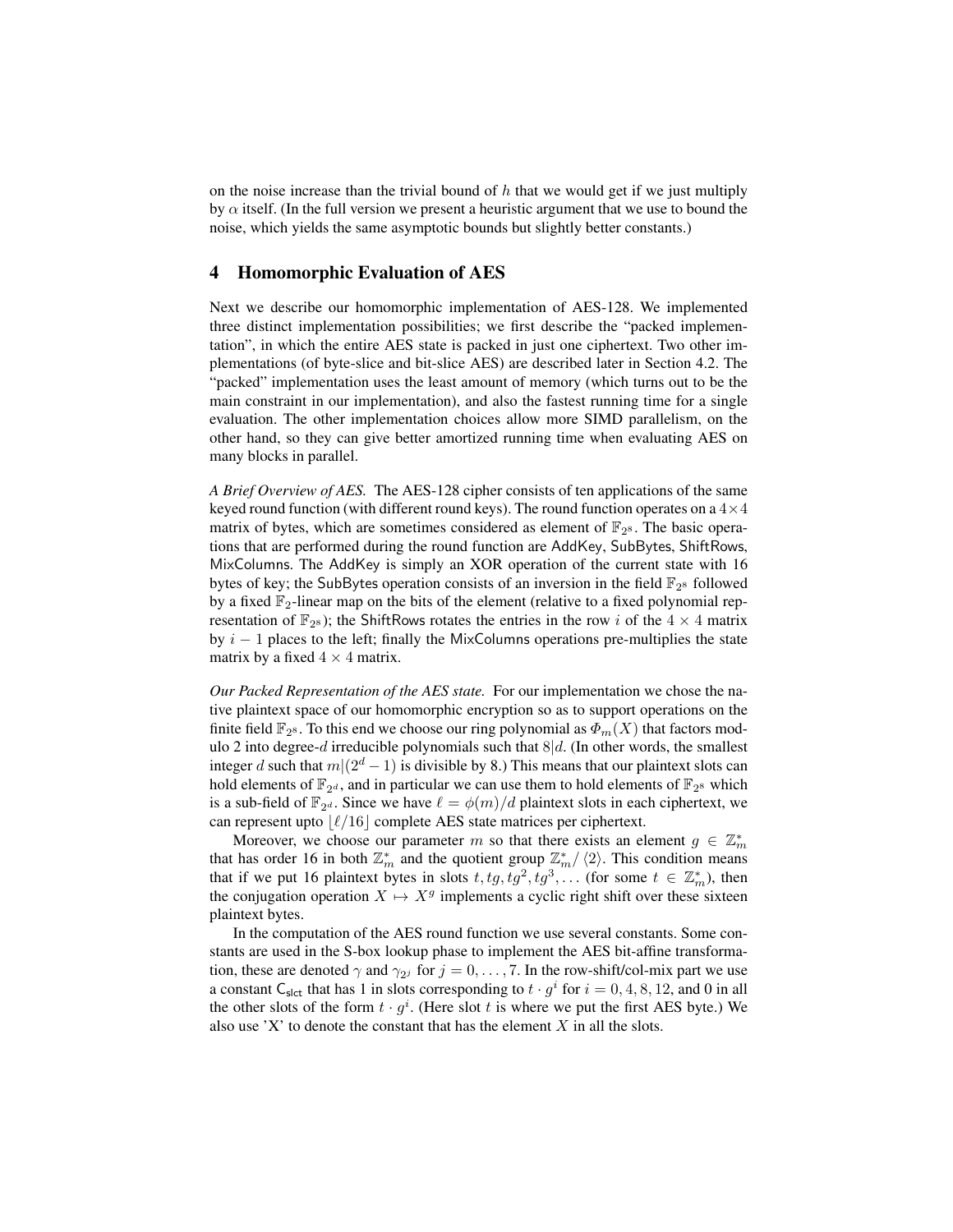#### 4.1 Homomorphic Evaluation of the Basic Operations

We now examine each AES operation in turn, and describe how it is implemented homomorphically. For each operation we denote the plaintext polynomial underlying a given input ciphertext c by a, and the corresponding content of the  $\ell$  plaintext slots are denoted as an  $\ell$ -vector  $(\alpha_i)_{i=1}^{\ell}$ , with each  $\alpha_i \in \mathbb{F}_{2^8}$ .

AddKey and SubBytes The AddKey is just a simple addition of ciphertexts, which yields a  $4 \times 4$  matrix of bytes in the input to the SubBytes operation. We place these 16 bytes in plaintext slots  $tg^i$  for  $i = 0, 1, ..., 15$ , using column-ordering to decide which byte goes in what slot, namely we have

$$
a \approx [\alpha_{00}\alpha_{10}\alpha_{20}\alpha_{30}\alpha_{01}\alpha_{11}\alpha_{21}\alpha_{31}\alpha_{02}\alpha_{12}\alpha_{22}\alpha_{32}\alpha_{03}\alpha_{13}\alpha_{23}\alpha_{33}],
$$

encrypting the input plaintext matrix

$$
A = (\alpha_{ij})_{i,j} = \begin{pmatrix} \alpha_{00} & \alpha_{01} & \alpha_{02} & \alpha_{03} \\ \alpha_{10} & \alpha_{11} & \alpha_{12} & \alpha_{13} \\ \alpha_{20} & \alpha_{21} & \alpha_{22} & \alpha_{23} \\ \alpha_{30} & \alpha_{31} & \alpha_{32} & \alpha_{33} \end{pmatrix}.
$$

During S-box lookup, each plaintext byte  $\alpha_{ij}$  should be replaced by  $\beta_{ij} = S(\alpha_{ij}),$ where  $S(\cdot)$  is a fixed permutation on the bytes. Specifically,  $S(x)$  is obtained by first computing  $y = x^{-1}$  in  $\mathbb{F}_{2^8}$  (with 0 mapped to 0), then applying a bitwise affine transformation  $z = T(y)$  where elements in  $\mathbb{F}_{2^8}$  are treated as bit strings with representation polynomial  $G(X) = x^8 + x^4 + x^3 + x + 1$ .

We implement  $\mathbb{F}_{2^8}$  inversion followed by the  $\mathbb{F}_2$  affine transformation using the Frobenius automorphisms,  $X \longrightarrow X^{2^j}$ . Recall that for a power of two  $k = 2^j$ , the transformation  $\kappa_k(a(X)) = (a(X^k) \bmod \Phi_m(X))$  is applied separately to each slot, hence we can use it to transform the vector  $(\alpha_i)_{i=1}^{\ell}$  into  $(\alpha_i^k)_{i=1}^{\ell}$ . We note that applying the Frobenius automorphisms to ciphertexts has almost no influence on the noise magnitude, and hence it does not consume any levels.<sup>6</sup>

Inversion over  $\mathbb{F}_{2^8}$  is done using essentially the same procedure as Algorithm 2 from [18] for computing  $\beta = \alpha^{-1} = \alpha^{254}$ . This procedure takes only three Frobenius automorphisms and four multiplications, arranged in a depth-3 circuit (see details below.) To apply the AES  $\mathbb{F}_2$  affine transformation, we use the fact that any  $\mathbb{F}_2$  affine transformation can be computed as a  $\mathbb{F}_{2^8}$  affine transformation over the conjugates. Thus there are constants  $\gamma_0, \gamma_1, \ldots, \gamma_7, \delta \in \mathbb{F}_{2^8}$  such that the AES affine transformation  $T_{\text{AES}}(\cdot)$ can be expressed as  $T_{\text{AES}}(\beta) = \delta + \sum_{j=0}^{7} \gamma_j \cdot \beta^{2^j}$  over  $\mathbb{F}_{2^8}$ . We therefore again apply the Frobenius automorphisms to compute eight ciphertexts encrypting the polynomials  $\kappa_k(b)$  for  $k = 1, 2, 4, \ldots, 128$ , and take the appropriate linear combination (with coefficients the  $\gamma_j$ 's) to get an encryption of the vector  $(T_{\text{AES}}(\alpha_i^{-1}))_{i=1}^{\ell}$ . For our parameters, a multiplication-by-constant operation consumes roughly half a level in terms of added noise.

<sup>&</sup>lt;sup>6</sup> It does increase the noise magnitude somewhat, because we need to do key switching after these automorphisms. But this is only a small influence, and we will ignore it here.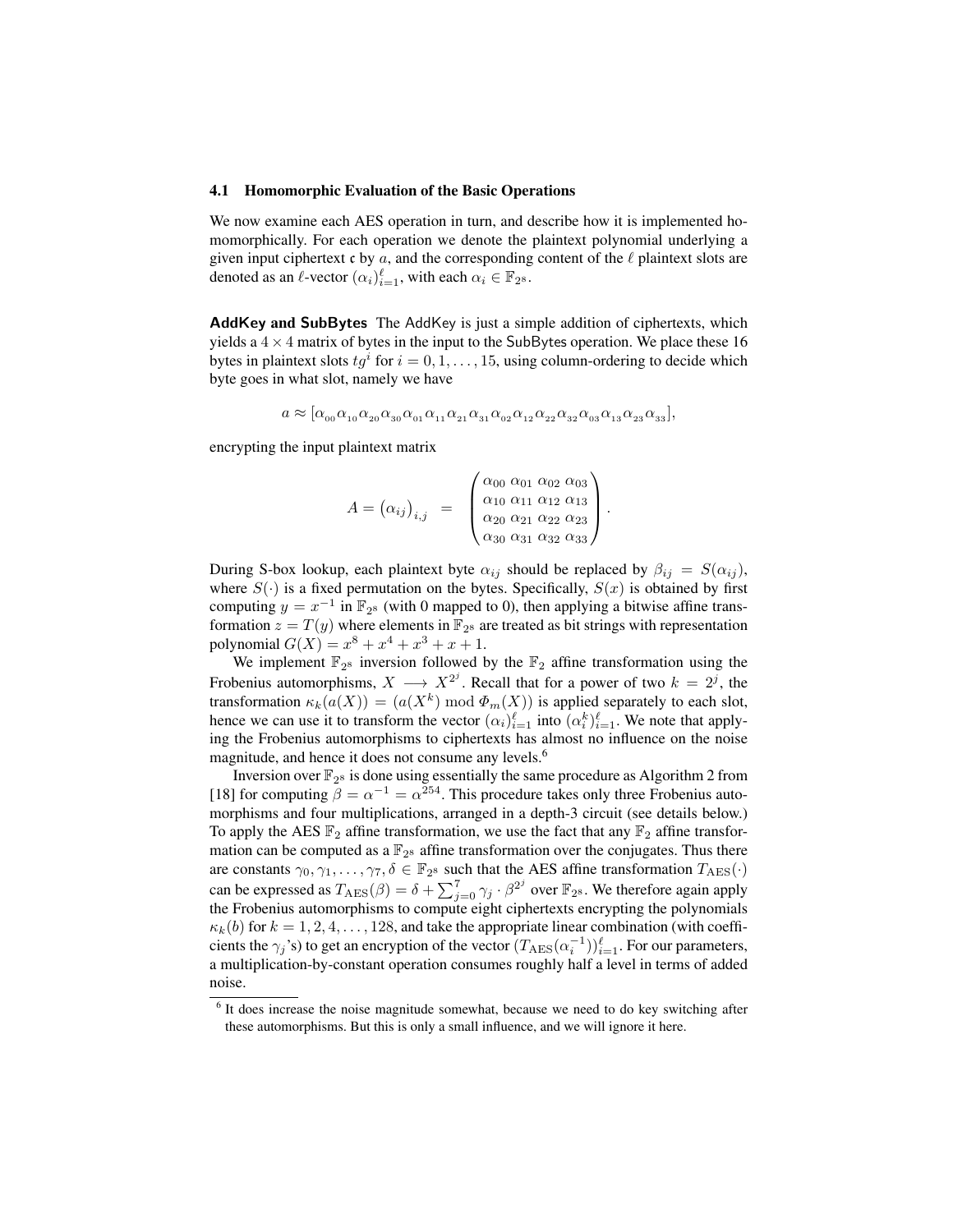One subtle implementation detail to note here, is that although our plaintext slots all hold elements of the same field  $\mathbb{F}_{2^8}$ , they hold these elements with respect to different polynomial encodings. The AES affine transformation, on the other hand, is defined with respect to one particular fixed polynomial encoding. This means that we must implement in the *i*'th slot not the affine transformation  $T_{\text{AES}}(\cdot)$  itself but rather the projection of this transformation onto the appropriate polynomial encoding: When we take the affine transformation of the eight ciphertexts encrypting  $b_j = \kappa_{2^j}(b)$ , we therefore multiply the encryption of  $b_j$  not by a constant that has  $\gamma_j$  in all the slots, but rather by a constant that has in slot i the projection of  $\gamma_i$  to the polynomial encoding of slot i.

Below we provide a pseudo-code description of our S-box lookup implementation, together with an approximation of the levels that are consumed by these operations. (These approximations are somewhat under-estimates, however.)

|                                                                                                  | Level                                                   |  |  |
|--------------------------------------------------------------------------------------------------|---------------------------------------------------------|--|--|
| Input: ciphertext c                                                                              | t                                                       |  |  |
| // Compute $c_{254} = c^{-1}$                                                                    |                                                         |  |  |
| 1. $\mathfrak{c}_2 \leftarrow \mathfrak{c} \gg 2$                                                | t // Frobenius $X \mapsto X^2$                          |  |  |
| 2. $c_3 \leftarrow c \times c_2$                                                                 | $t+1$ // Multiplication                                 |  |  |
| 3. $\mathfrak{c}_{12} \leftarrow \mathfrak{c}_3 \gg 4$                                           | $t+1$ // Frobenius $X \mapsto X^4$                      |  |  |
| 4. $c_{14} \leftarrow c_{12} \times c_2$                                                         | $t + 2$ // Multiplication                               |  |  |
| 5. $c_{15} \leftarrow c_{12} \times c_3$                                                         | $t + 2$ // Multiplication                               |  |  |
| 6. $c_{240} \leftarrow c_{15} \gg 16$                                                            | $t+2$ // Frobenius $X \mapsto X^{16}$                   |  |  |
| 7. $c_{254} \leftarrow c_{240} \times c_{14}$                                                    | $t + 3$ // Multiplication                               |  |  |
| // Affine transformation over $\mathbb{F}_2$                                                     |                                                         |  |  |
| 8. $c'_{2j}$ ← $c_{254}$ ≫ $2^j$ for $j = 0, 1, 2, , 7$ $t + 3$ // Frobenius $X \mapsto X^{2^j}$ |                                                         |  |  |
| 9. $\mathfrak{c}'' \leftarrow \gamma + \sum_{i=0}^{7} \gamma_i \times \mathfrak{c}'_{2i}$        | $t + 3.5$ // Linear combination over $\mathbb{F}_{2^8}$ |  |  |

ShiftRows and MixColumns As commonly done, we interleave the ShiftRows/MixColumns operations, viewing both as a single linear transformation over vectors from  $(\mathbb{F}_{2^8})^{16}$ . As mentioned above, by a careful choice of the parameter  $m$  and the placement of the AES state bytes in our plaintext slots, we can implement a rotation-by- $i$  of the rows of the AES matrix as a single automorphism operations  $X \mapsto X^{g^i}$  (for some element  $g \in (\mathbb{Z}/m\mathbb{Z})^*$ ). Given the ciphertext c'' after the SubBytes step, we use these operations (in conjunction with  $\ell$ -SELECT operations, as described in [11]) to compute four ciphertexts corresponding to the appropriate permutations of the 16 bytes (in each of the  $\ell/16$  different input blocks). These four ciphertexts are combined via a linear operation (with coefficients 1, X, and  $(1 + X)$ ) to obtain the final result of this round function. Below is a pseudo-code of this implementation and an approximation for the levels that it consumes (starting from  $t - 3.5$ ). We note that the permutations are implemented using automorphisms and multiplication by constant, thus we expect them to consume roughly 1/2 level.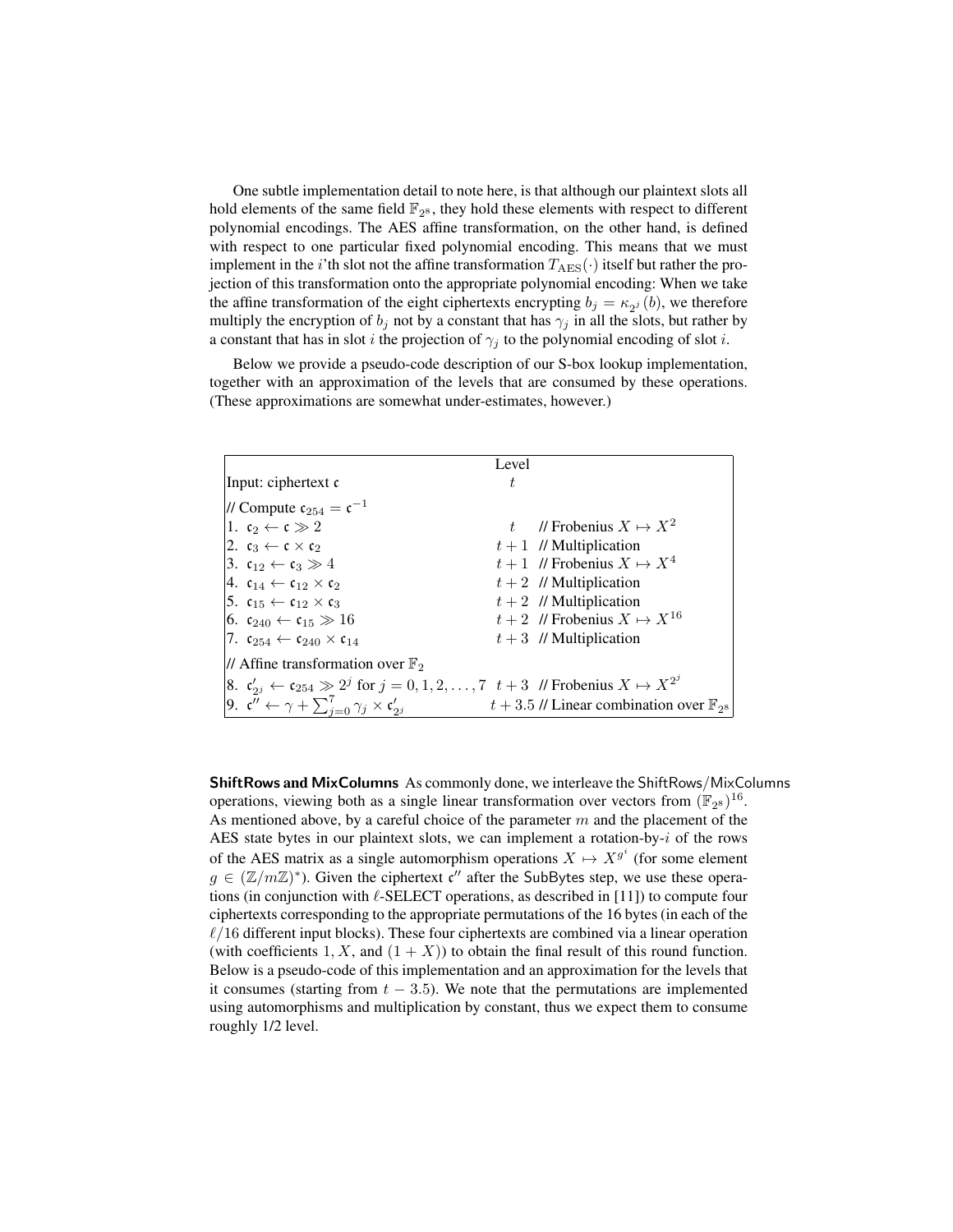|                                                                                                                                                  | Level     |                           |
|--------------------------------------------------------------------------------------------------------------------------------------------------|-----------|---------------------------|
| Input: ciphertext $c''$                                                                                                                          | $t + 3.5$ |                           |
| 10. $\mathfrak{c}_i^* \leftarrow \pi_j(\mathfrak{c}'')$ for $j = 1, 2, 3, 4$                                                                     |           | $t + 4.0$ // Permutations |
| 11. Output $X \cdot \mathfrak{c}_1^* + (X + 1) \cdot \mathfrak{c}_2^* + \mathfrak{c}_3^* + \mathfrak{c}_4^* \quad t + 4.5$ // Linear combination |           |                           |

The Cost of One Round Function The above description yields an estimate of 5 levels for implementing one round function. This is however, an underestimate. The actual number of levels depends on details such as how sparse the scalars are with respect to the embedding via  $\Phi_m$  in a given parameter set, as well as the accumulation of noise with respect to additions, Frobenius operations etc. Running over many different parameter sets we find the average number of levels per round for this method varies between 5.0 and 6.0.

We mention that the byte-slice and bit-slice implementations, given in Section 4.2 below, can consume less levels per round function, since they do not need to permute slots inside a single ciphertext. Specifically, for our byte-sliced implementation, we only need 4.5-5.0 levels per round on average. However, since we need to manipulate many more ciphertexts, the implementation takes much more time per evaluation and requires much more memory. On the other hand it offers wider parallelism, so yields better amortized time per block. Our bit-sliced implementation should theoretical consume the least number of levels (by purely counting multiplication gates), but the noise introduced by additions means the average number of levels consumed per round varies from 5.0 upto 10.0.

#### 4.2 Byte- and Bit-Slice Implementations

In the byte sliced implementation we use sixteen distinct ciphertexts to represent a single state matrix. (But since each ciphertext can hold  $\ell$  plaintext slots, then these 16 ciphertexts can hold the state of  $\ell$  different AES blocks). In this representation there is no interaction between the slots, thus we operate with pure  $\ell$ -fold SIMD operations. The AddKey and SubBytes steps are exactly as above (except applied to 16 ciphertexts rather than a single one). The permutations in the ShiftRows/MixColumns step are now "for free", but the scalar multiplication in MixColumns still consumes another level in the modulus chain.

Using the same estimates as above, we expect the number of levels per round to be roughly four (as opposed to the 4.5 of the packed implementation). In practice, again over many parameter sets, we find the average number of levels consumed per round is between 4.5 and 5.0.

For the bit sliced implementation we represent the entire round function as a binary circuit, and we use 128 distinct ciphertexts (one per bit of the state matrix). However each set of 128 ciphertexts is able to represent a total of  $\ell$  distinct blocks. The main issue here is how to create a circuit for the round function which is as shallow, in terms of number of multiplication gates, as possible. Again the main issue is the SubBytes operation as all operations are essentially linear. To implement the SubBytes we used the "depth-16" circuit of Boyar and Peralta [1], which consumes four levels. The rest of the round function can be represented as a set of bit-additions, Thus, implementing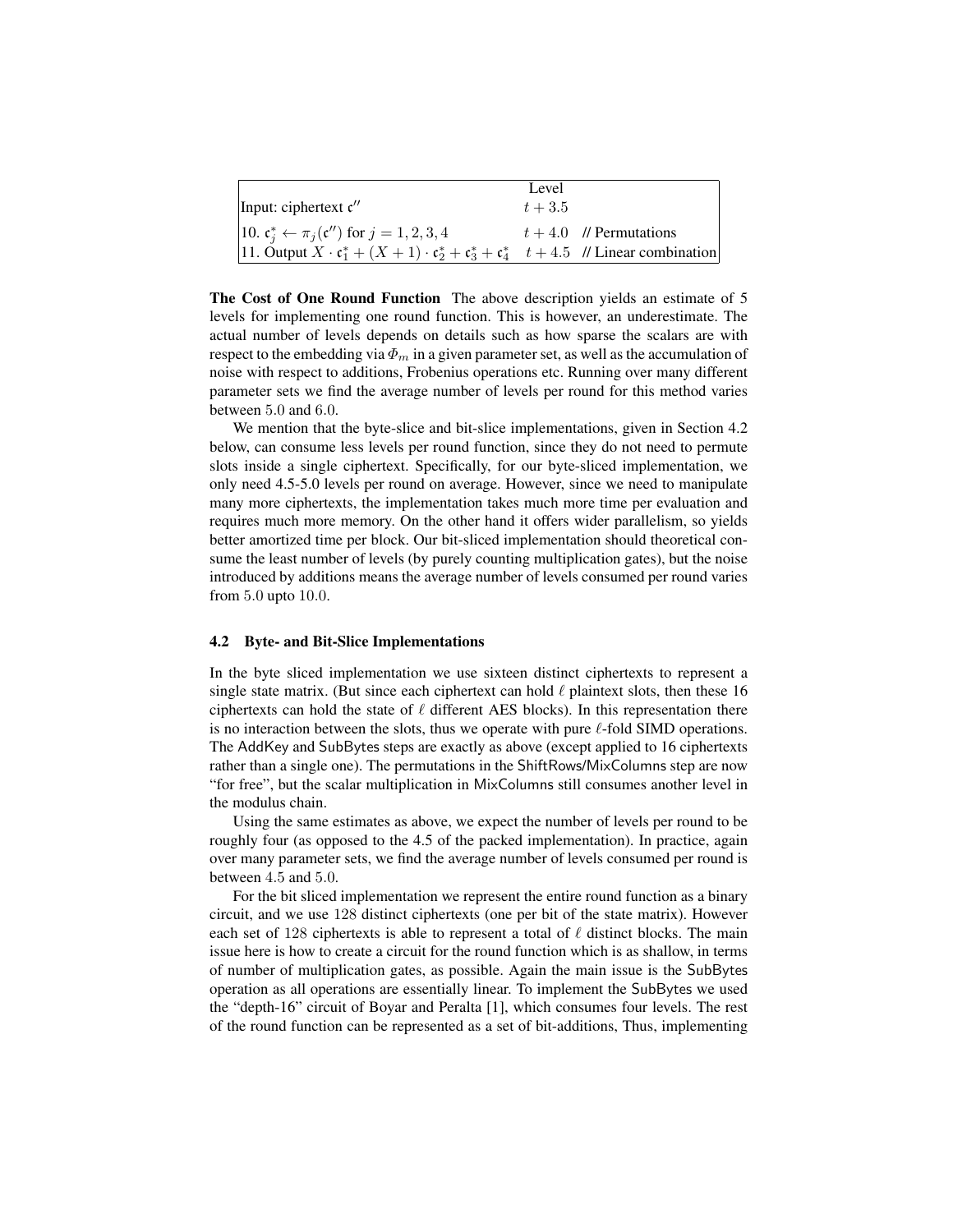this method means that we consumes a minimum of four levels on computing an entire round function. However, the extensive additions within the Boyar–Peralta circuit mean that we actually end up consuming a lot more. On average this translates into actually consuming between 5.0 and 10.0 levels per round.

#### 4.3 Performance Details

As remarked in the introduction, we implemented the above variant of evaluating AES homomorphically on a very large memory machine; namely a machine with 256 GB of RAM. Firstly parameters were selected, for details see the full version, to cope with 60 levels of computation, and a public/private key pair was generated; along with the keyswitching data for multiplication operations and conjugation with-respect-to the Galois group.

As input to the actual computation was an AES plaintext block and the eleven round keys; each of which was encrypted using our homomorphic encryption scheme. Thus the input consisted of eleven packed ciphertexts. Producing the encrypted key schedule took around half an hour. To evaluate the entire ten rounds of AES took just over 36 hours; however each of our ciphertexts could hold 864 plaintext slots of elements in  $\mathbb{F}_{2^8}$ , thus we could have processed 54 such AES blocks in this time period. This would result in a throughput of around forty minutes per AES block.

We note that as the algorithm progressed the operations became faster. The first round of the AES function took 7 hours, whereas the penultimate round took 2 hours and the last round took 30 minutes. Recall, the last AES round is somewhat simpler as it does not involve a MixColumns operation.

Whilst our other two implementation choices (given in Section 4.2 below) may seem to yield better amortized per-block timing, the increase in memory requirements and data actually makes them less attractive when encrypting a single block. For example just encrypting the key schedule in the Byte-Sliced variant takes just under 5 hours (with 50 levels), with an entire encryption taking 65 hours (12 hours for the first round, with between 4 and 5 hours for both the penultimate and final rounds). This however equates to an amortized time of just over five minutes per block.

The Bit-Sliced variant requires over 150 hours to just encrypt the key schedule (with 60 levels), and evaluating a single round takes so long that our program is timed out before even a single round is evaluated.

# 5 Acknowledgments

We thank Jean-Sebastien Coron for pointing out to us the efficient implementation from [18] of the AES S-box lookup.

The first and second authors are sponsored by DARPA under agreement number FA8750-11-C-0096. The U.S. Government is authorized to reproduce and distribute reprints for Governmental purposes notwithstanding any copyright notation thereon. The views and conclusions contained herein are those of the authors and should not be interpreted as necessarily representing the official policies or endorsements, either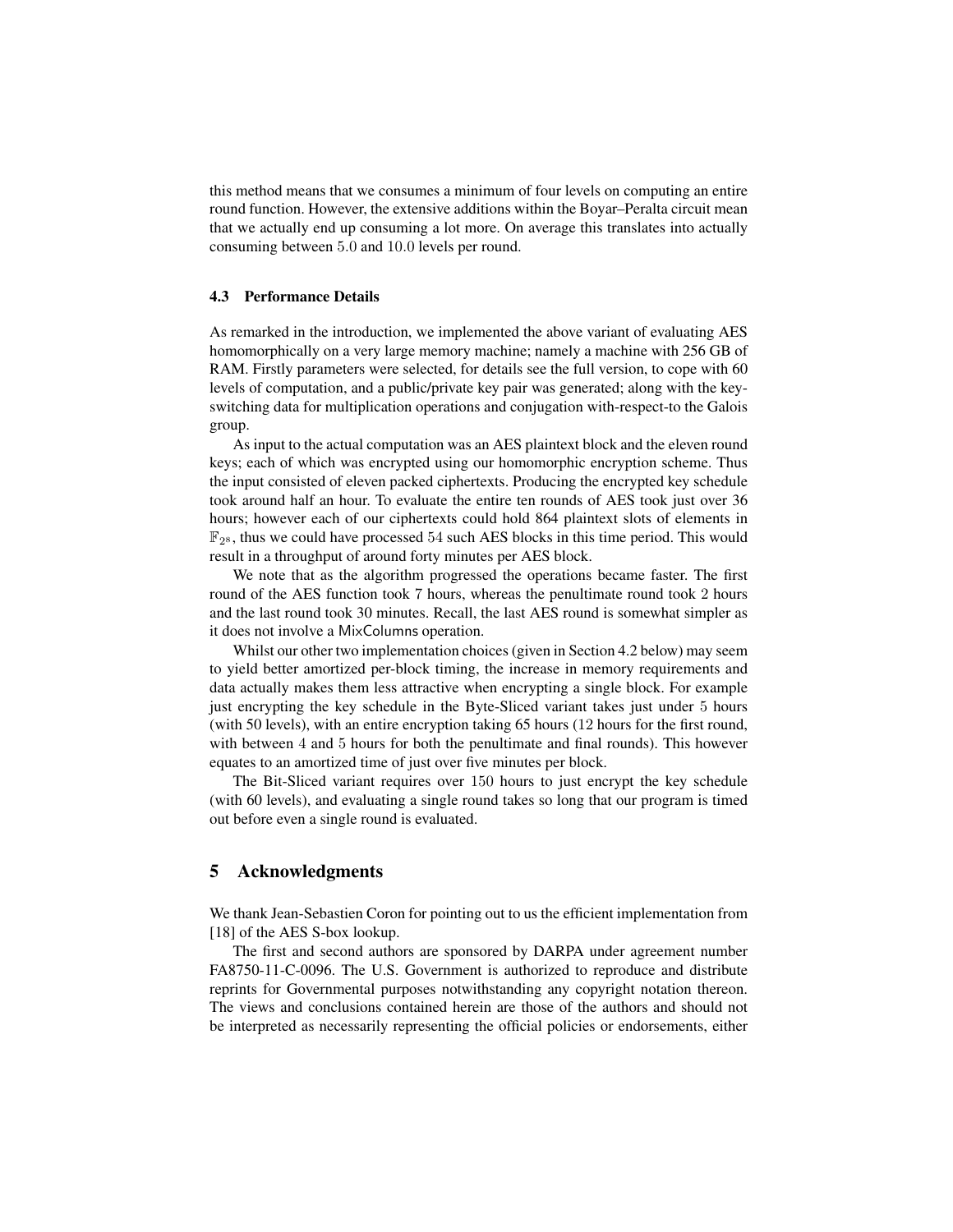expressed or implied, of DARPA or the U.S. Government. Distribution Statement "A" (Approved for Public Release, Distribution Unlimited).

The third author is sponsored by DARPA and AFRL under agreement number FA8750-11-2-0079. The same disclaimers as above apply. He is also supported by the European Commission through the ICT Programme under Contract ICT-2007-216676 ECRYPT II and via an ERC Advanced Grant ERC-2010-AdG-267188-CRIPTO, by EPSRC via grant COED–EP/I03126X, and by a Royal Society Wolfson Merit Award. The views and conclusions contained herein are those of the authors and should not be interpreted as necessarily representing the official policies or endorsements, either expressed or implied, of the European Commission or EPSRC.

# References

- 1. Joan Boyar and Rene Peralta. A depth-16 circuit for the AES S-box. Manuscript, ´ http: //eprint.iacr.org/2011/332, 2011.
- 2. Zvika Brakerski. Fully homomorphic encryption without modulus switching from classical GapSVP. Manuscript, http://eprint.iacr.org/2012/078, 2012.
- 3. Zvika Brakerski, Craig Gentry, and Vinod Vaikuntanathan. Fully homomorphic encryption without bootstrapping. In *Innovations in Theoretical Computer Science (ITCS'12)*, 2012. Available at http://eprint.iacr.org/2011/277.
- 4. Zvika Brakerski and Vinod Vaikuntanathan. Efficient fully homomorphic encryption from (standard) LWE. In *FOCS'11*. IEEE Computer Society, 2011.
- 5. Zvika Brakerski and Vinod Vaikuntanathan. Fully homomorphic encryption from ring-LWE and security for key dependent messages. In *Advances in Cryptology - CRYPTO 2011*, volume 6841 of *Lecture Notes in Computer Science*, pages 505–524. Springer, 2011.
- 6. Jean-Sebastien Coron, Avradip Mandal, David Naccache, and Mehdi Tibouchi. Fully ho- ´ momorphic encryption over the integers with shorter public keys. In *Advances in Cryptology - CRYPTO 2011*, volume 6841 of *Lecture Notes in Computer Science*, pages 487–504. Springer, 2011.
- 7. Jean-Sebastien Coron, David Naccache, and Mehdi Tibouchi. Public key compression and ´ modulus switching for fully homomorphic encryption over the integers. In *Advances in Cryptology - EUROCRYPT 2012*, volume 7237 of *Lecture Notes in Computer Science*, pages 446–464. Springer, 2012.
- 8. Ivan Damgård and Marcel Keller. Secure multiparty aes. In *Proc. of Financial Cryptography 2010*, volume 6052 of *LNCS*, pages 367–374, 2010.
- 9. Craig Gentry. Fully homomorphic encryption using ideal lattices. In Michael Mitzenmacher, editor, *STOC*, pages 169–178. ACM, 2009.
- 10. Craig Gentry and Shai Halevi. Implementing gentry's fully-homomorphic encryption scheme. In *EUROCRYPT*, volume 6632 of *Lecture Notes in Computer Science*, pages 129– 148. Springer, 2011.
- 11. Craig Gentry, Shai Halevi, and Nigel Smart. Fully homomorphic encryption with polylog overhead. In *EUROCRYPT*, volume 7237 of *Lecture Notes in Computer Science*, pages 465– 482. Springer, 2012. Full version at http://eprint.iacr.org/2011/566.
- 12. Yan Huang, David Evans, Jonathan Katz, and Lior Malka. Faster secure two-party computation using garbled circuits. In *USENIX Security Symposium*, 2011.
- 13. C. Orlandi J.B. Nielsen, P.S. Nordholt and S. Sheshank. A new approach to practical activesecure two-party computation. Manuscript, 2011.
- 14. Kristin Lauter, Michael Naehrig, and Vinod Vaikuntanathan. Can homomorphic encryption be practical? In *CCSW*, pages 113–124. ACM, 2011.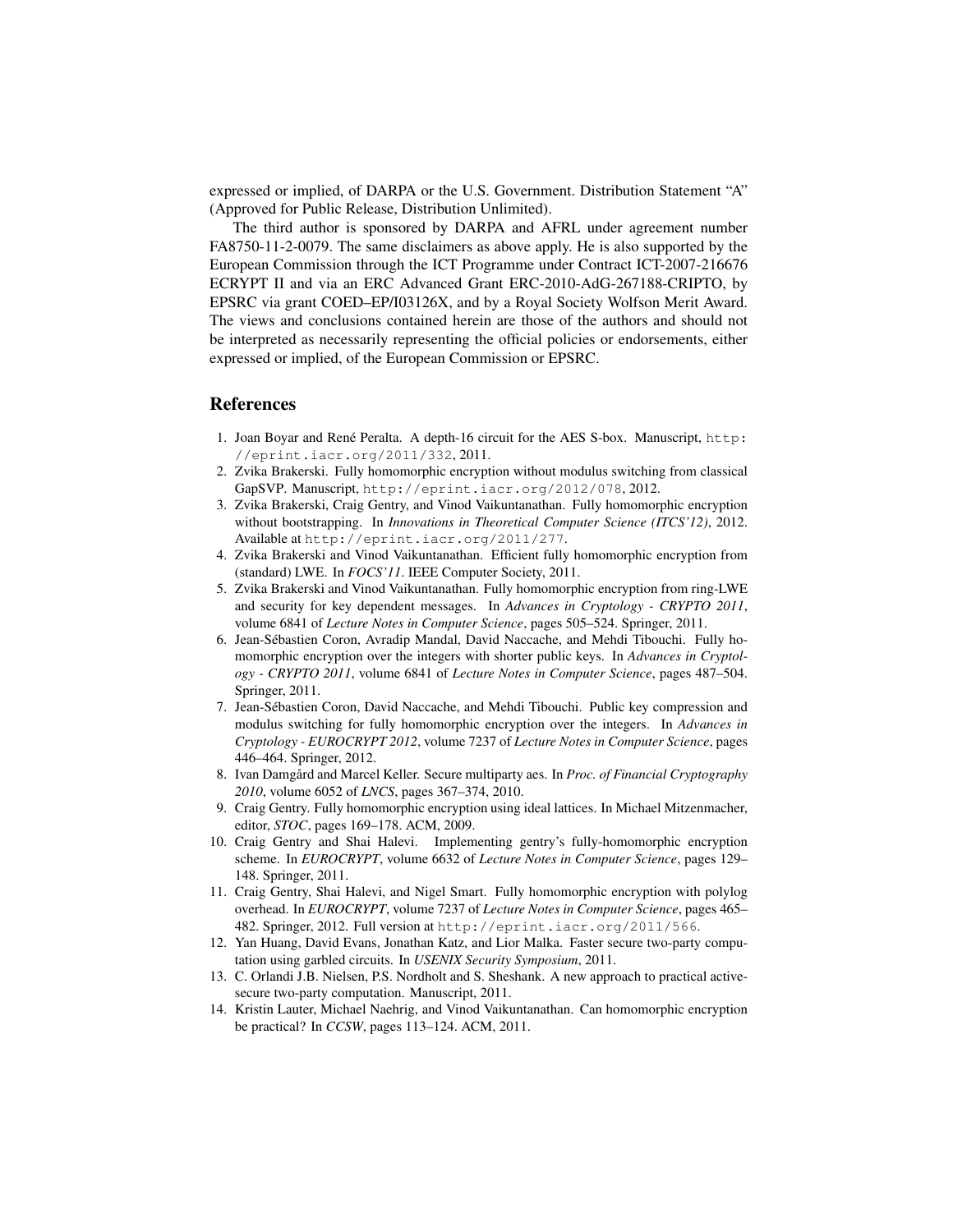- 15. Adriana Lopez-Alt, Eran Tromer, and Vinod Vaikuntanathan. On-the-fly multiparty compu- ` tation on the cloud via multikey fully homomorphic encryption. In *STOC*. ACM, 2012.
- 16. Vadim Lyubashevsky, Chris Peikert, and Oded Regev. On ideal lattices and learning with errors over rings. In *EUROCRYPT*, volume 6110 of *Lecture Notes in Computer Science*, pages 1–23, 2010.
- 17. Benny Pinkas, Thomas Schneider, Nigel P. Smart, and Steven C. Williams. Secure two-party computation is practical. In *Proc. ASIACRYPT 2009*, volume 5912 of *LNCS*, pages 250–267, 2009.
- 18. Matthieu Rivain and Emmanuel Prouff. Provably secure higher-order masking of AES. In *CHES*, volume 6225 of *Lecture Notes in Computer Science*, pages 413–427. Springer, 2010.
- 19. Nigel P. Smart and Frederik Vercauteren. Fully homomorphic encryption with relatively small key and ciphertext sizes. In *Public Key Cryptography - PKC'10*, volume 6056 of *Lecture Notes in Computer Science*, pages 420–443. Springer, 2010.
- 20. Nigel P. Smart and Frederik Vercauteren. Fully homomorphic SIMD operations. Manuscript at http://eprint.iacr.org/2011/133, 2011.

# A Other Optimizations

Some other optimizations that we encountered during our implementation work are discussed next. Not all of these optimizations are useful for our current implementation, but they may be useful in other contexts.

*Three-way Multiplications.* Sometime we need to multiply several ciphertexts together, and if their number is not a power of two then we do not have a complete binary tree of multiplications, which means that at some point in the process we will have three ciphertexts that we need to multiply together.

The standard way of implementing this 3-way multiplication is via two 2-argument multiplications, e.g.,  $x \cdot (y \cdot z)$ . But it turns out that here it is better to use "raw multiplication" to multiply these three ciphertexts (as done in [5]), thus getting an "extended" ciphertext with four elements, then apply key-switching (and later modulus switching) to this ciphertext. This takes only six ring-multiplication operations (as opposed to eight according to the standard approach), three modulus switching (as opposed to four), and only one key switching (applied to this 4-element ciphertext) rather than two (which are applied to 3-element extended ciphertexts). All in all, this three-way multiplication takes roughly 1.5 times a standard two-element multiplication.

We stress that this technique is not useful for larger products, since for more than three multiplicands the noise begins to grow too large. But with only three multiplicands we get noise of roughly  $B^3$  after the multiplication, which can be reduced to noise  $\approx B$ by dropping two levels, and this is also what we get by using two standard two-element multiplications.

*Commuting Automorphisms and Multiplications.* Recalling that the automorphisms  $X \mapsto X^i$  commute with the arithmetic operations, we note that some ordering of these operations can sometimes be better than others. For example, it may be better perform the multiplication-by-constant before the automorphism operation whenever possible. The reason is that if we perform the multiply-by-constant after the key-switching that